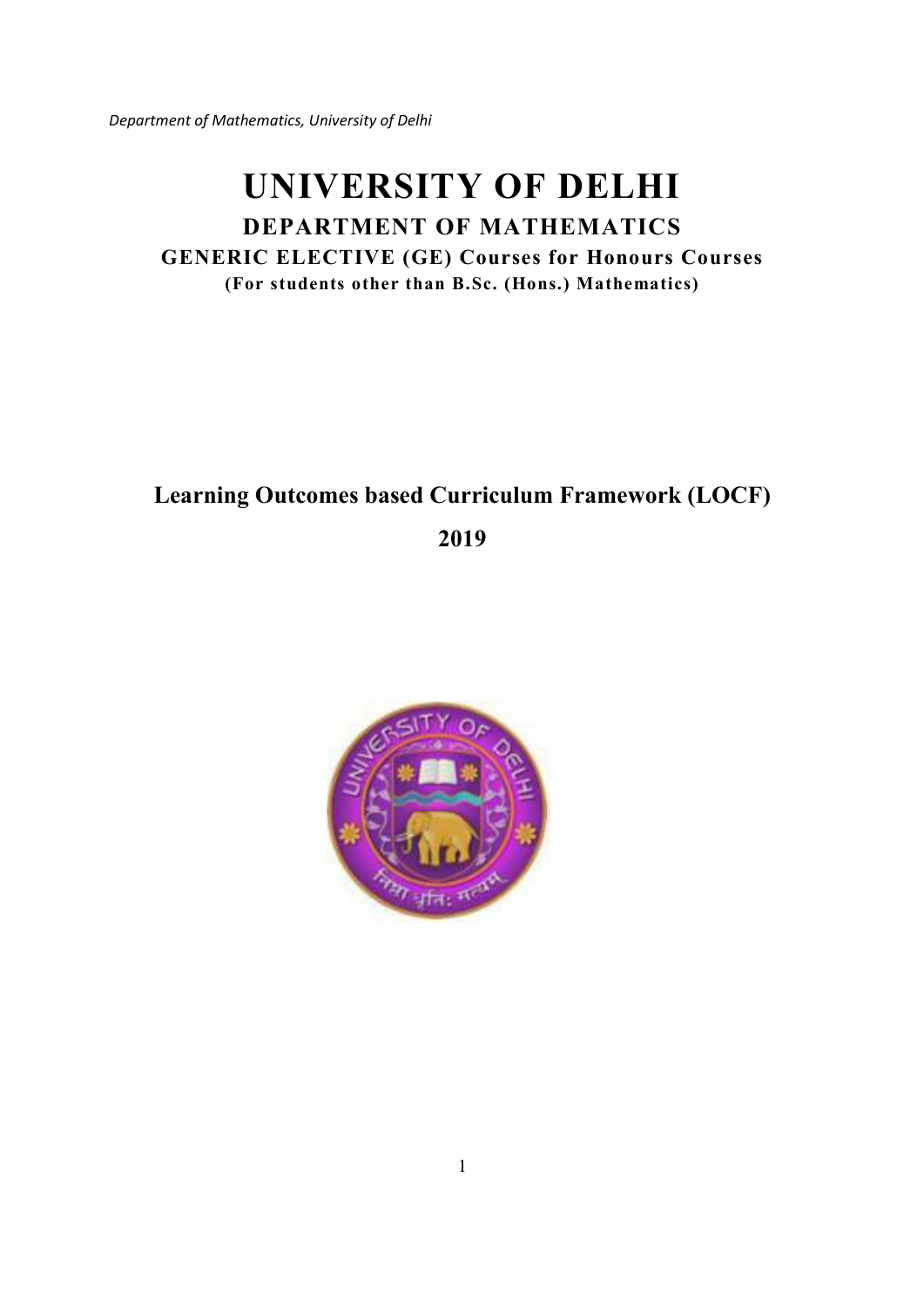# **GENERIC ELECTIVE (GE) COURSES OFFERED TO B.Sc. (Hons.) / B.A. (Hons.) / B.Com (Hons.) (Other than B.Sc. (Hons.) Mathematics)**

| Sem-<br>ester           | Core<br>Cour<br>se<br>(14) | Ability<br>Enhancement<br>Compulsory<br>Course<br>(AECC)(2) | Skill<br>Enhancement<br>Course<br>(SEC) (2) | Discipline<br>Specific<br>Elective<br>(DSE)(4) | Generic Elective<br>$(GE)$ $(4)$<br>Credits: 6 each                                                         |
|-------------------------|----------------------------|-------------------------------------------------------------|---------------------------------------------|------------------------------------------------|-------------------------------------------------------------------------------------------------------------|
| I                       |                            |                                                             |                                             |                                                | $GE-1$<br>Calculus                                                                                          |
|                         |                            |                                                             |                                             |                                                | <b>OR</b><br>Analytic Geometry<br>and Theory of<br>Equations                                                |
| $\rm II$                |                            |                                                             |                                             |                                                | $GE-2$<br>Linear Algebra                                                                                    |
|                         |                            |                                                             |                                             |                                                | <b>OR</b><br>Discrete Mathematics                                                                           |
| $\overline{III}$        |                            |                                                             |                                             |                                                | $GE-3$<br>Differential Equations<br>(with Practicals)<br><b>OR</b><br>Linear Programming and<br>Game Theory |
| IV                      |                            |                                                             |                                             |                                                | $GE-4$<br>Numerical Methods<br>(with Practicals)<br><b>OR</b><br><b>Elements of Analysis</b>                |
| $\overline{\mathbf{V}}$ |                            |                                                             |                                             |                                                |                                                                                                             |
| $\overline{\text{VI}}$  |                            |                                                             |                                             |                                                |                                                                                                             |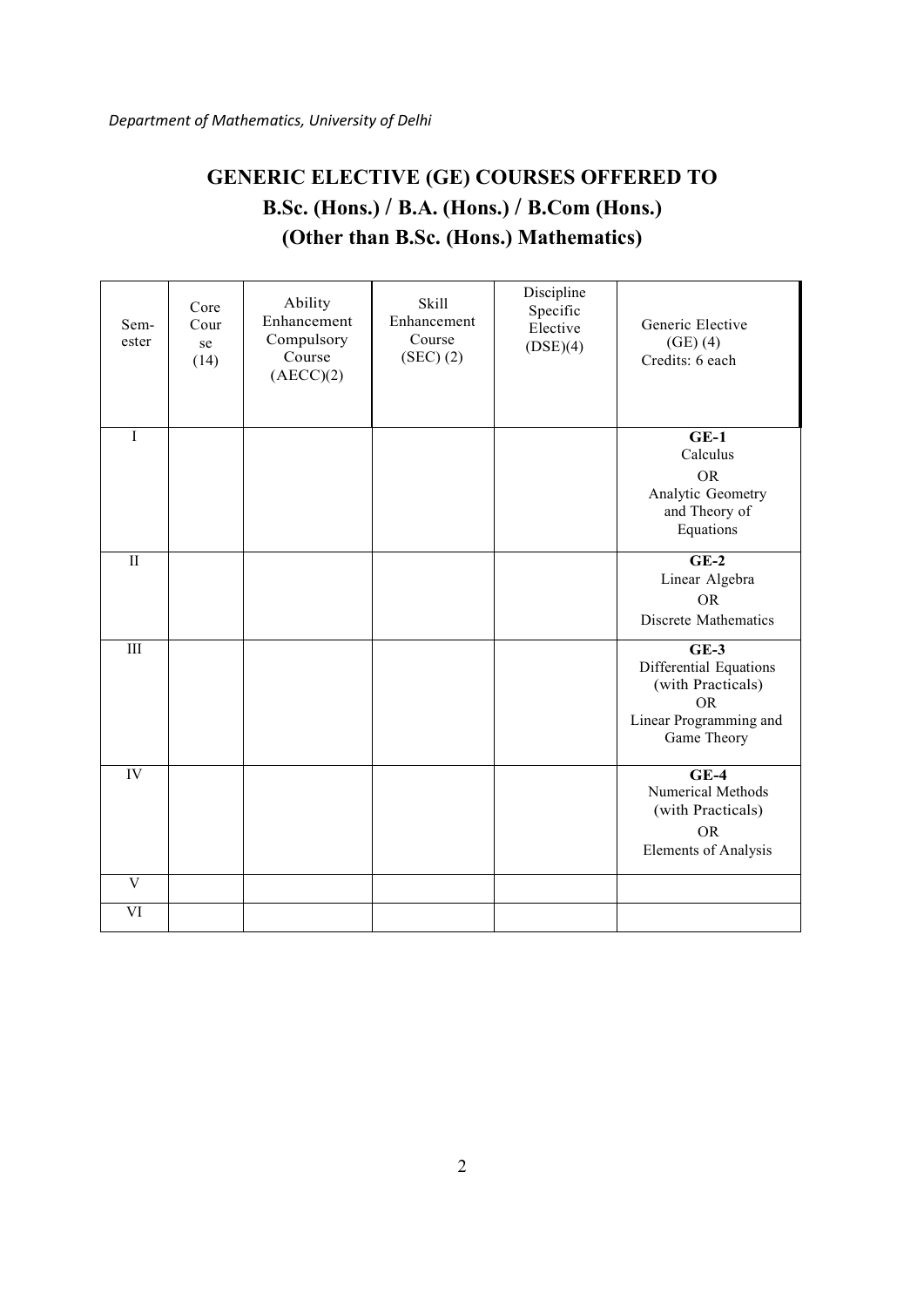# **Semester-I Generic Elective (GE) Course -Mathematics Any** *one* **of the following: GE-1: Calculus GE-1: Analytic Geometry and Theory of Equations**

# **GE-1: Calculus**

**Total Marks: 100** (Theory: 75, Internal Assessment: 25) **Workload:** 5 Lectures, 1 Tutorial (per week) **Credits:** 6 (5+1) **Duration:** 14 Weeks (70 Hrs.) **Examination**: 3 Hrs.

**Course Objectives:** The main aim of this course is to learn about applications of derivatives for sketching of curves and conics and applications of definite integrals for calculating volumes of solids of revolution, length of plane curves and surface areas of revolution. Various notions related to vector-valued functions and functions of several variables are discussed in this course.

**Course Learning Outcomes:** This course will enable the students to:

- i) Sketch the curves in Cartesian and polar coordinates as well as learn techniques of sketching the conics.
- ii) Visualize three dimensional figures and calculate their volumes and surface areas.
- iii) Understand limits, continuity and derivatives of functions of several variable and vector-valued functions.

#### **Unit 1: Applications of Derivatives and Limits**

The first derivative test, Concavity and inflection points, Second derivative test, Curve sketching using first and second derivative test; Limits at infinity, Horizontal asymptotes, Vertical asymptotes, Graphs with asymptotes; L'Hôpital's rule.

# **Unit 2: Applications of Definite Integrals**

Volumes by slicing, Volumes of solids of revolution by the disk method, Volumes of solids of revolution by the washer method, Volume by cylindrical shells, Length of plane curves, Arc length of parametric curve, Area of surface of revolution.

#### **Unit 3: Conics, Vector-Valued Functions and Partial Derivatives**

Techniques of sketching conics, Reflection properties of conics; Polar coordinates, graphing in polar coordinates; Vector-valued functions**:** Limits, Continuity, Derivatives, Integrals, Arc length, Unit tangent vector, Curvature, Unit normal vector; Functions of several variables**:** Graphs and level curves, Limits and continuity, Partial derivatives and differentiability, The chain rule, Directional derivatives and gradient vectors, Tangent plane and normal line, Extreme values and saddle points.

#### **References:**

- 1. Anton, Howard, Bivens, Irl, & Davis, Stephen (2013). *Calculus* (10th ed.). John Wiley & Sons Singapore Pvt. Ltd. Reprint (2016) by Wiley India Pvt. Ltd. Delhi.
- 2. Strauss, M. J., Bradley, G. L., & Smith, K. J. (2007). *Calculus* (3rd ed.). Dorling Kindersley (India) Pvt. Ltd. (Pearson Education). Delhi. Sixth impression 2011.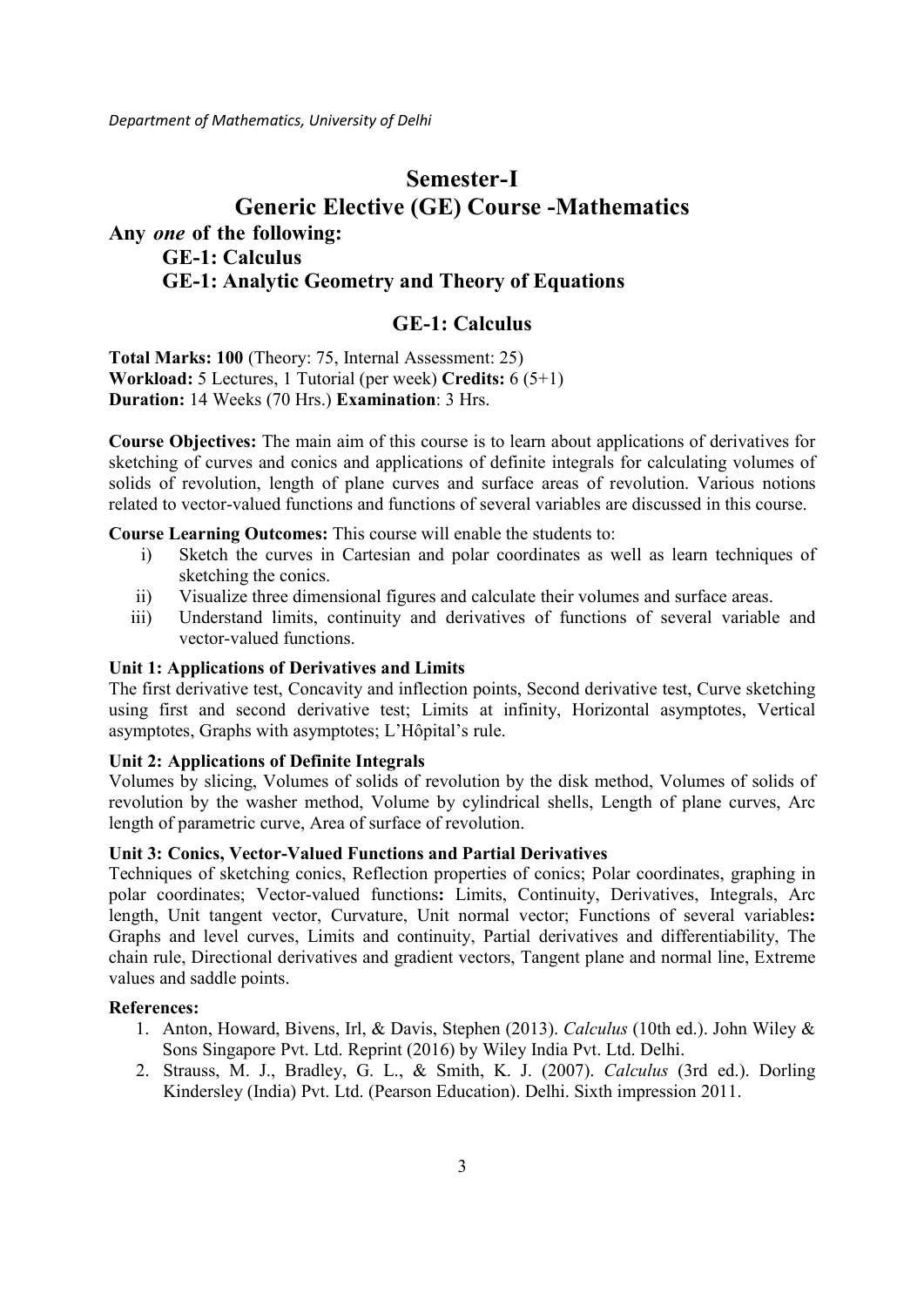#### **Additional Reading:**

i. Thomas, Jr. George B., Weir, Maurice D., & Hass, Joel (2014). *Thomas*' *Calculus* (13th ed.). Pearson Education, Delhi. Indian Reprint 2017.

### **Teaching Plan (GE-1: Calculus):**

**Weeks 1 and 2:** The first derivative test, Concavity and inflection points, Second derivative test, Curve sketching using first and second derivative test.

[2] Chapter 4 (Section 4.3).

**Weeks 3 and 4:** Limits at infinity, Horizontal asymptotes, Vertical asymptotes, Graphs with asymptotes; L'Hôpital's rule.

[2] Chapter 4 (Sections 4.4, and 4.5).

[1] Chapter 3 (Section 3.3), and Chapter 6 (Section 6.5).

Weeks 5 and 6: Volumes by slicing, Volumes of solids of revolution by the disk method, Volumes of solids of revolution by the washer method, Volume by cylindrical shells.

[1] Chapter 5 (Sections 5.2, and 5.3).

**Week 7:** Length of plane curves, Arc length of parametric curves, Area of surface of revolution. [1] Chapter 5 (Sections 5.4, and 5.5).

**Week 8:** Techniques of sketching conics, Reflection properties of conics.

[1] Chapter 10 (Section 10.4).

**Week 9:** Polar coordinates, Graphing in polar coordinates.

[1] Chapter 10 (Section 10.2).

**Week 10:** Vector-valued functions**:** Limit, continuity, Derivatives, Integrals, Arc length, Unit tangent vector, Curvature, Unit normal vector.

[1] Chapter 12 (Sections 12.1 to 12.5).

**Weeks 11 and 12:** Functions of several variables**:** Graphs, Level curves, Limits and continuity, Partial derivatives and differentiability.

[1] Chapter 13 (Section 13.1 to 13.4).

**Week 13:** Functions of several variables**:** The chain rule, Directional derivatives and gradient vectors. [1] Chapter 13 (Sections 13.5, and 13.6).

**Week 14:** Functions of several variables**:** Tangent plane and normal line, Extreme values and saddle points.

[1] Chapter 13 (Sections 13.7, and 13.8).

#### **Facilitating the Achievement of Course Learning Outcomes**

| Unit | <b>Course Learning Outcomes</b>                                                                                      | <b>Teaching and Learning</b>                                                            | <b>Assessment Tasks</b>                                                    |
|------|----------------------------------------------------------------------------------------------------------------------|-----------------------------------------------------------------------------------------|----------------------------------------------------------------------------|
| No.  |                                                                                                                      | <b>Activity</b>                                                                         |                                                                            |
| 1.   | Sketch the curves in Cartesian and<br>polar coordinates as well as learn                                             | (i) Each topic to be explained<br>with examples.                                        | $\bullet$ Student<br>presentations.                                        |
|      | techniques of sketching the conics.                                                                                  | (ii) Students to be involved in                                                         | • Participation in                                                         |
| 2.   | Visualize three dimensional<br>figures and calculate their volumes<br>and surface areas.                             | discussions and encouraged<br>to ask questions.<br>(iii) Students to be given           | discussions.<br>• Assignments and<br>class tests.                          |
| 3.   | Understand limits, continuity and<br>derivatives of functions of several<br>variable and vector-valued<br>functions. | homework/assignments.<br>(iv) Students to be encouraged<br>to give short presentations. | $\bullet$ Mid-term<br>examinations.<br>$\bullet$ End-term<br>examinations. |

**Keywords:** Concavity, Asymptotes, Curve sketching, L'Hôpital's rule, Volumes of solids of revolution, Sketching of conics, Vector-valued functions, Functions of several variables.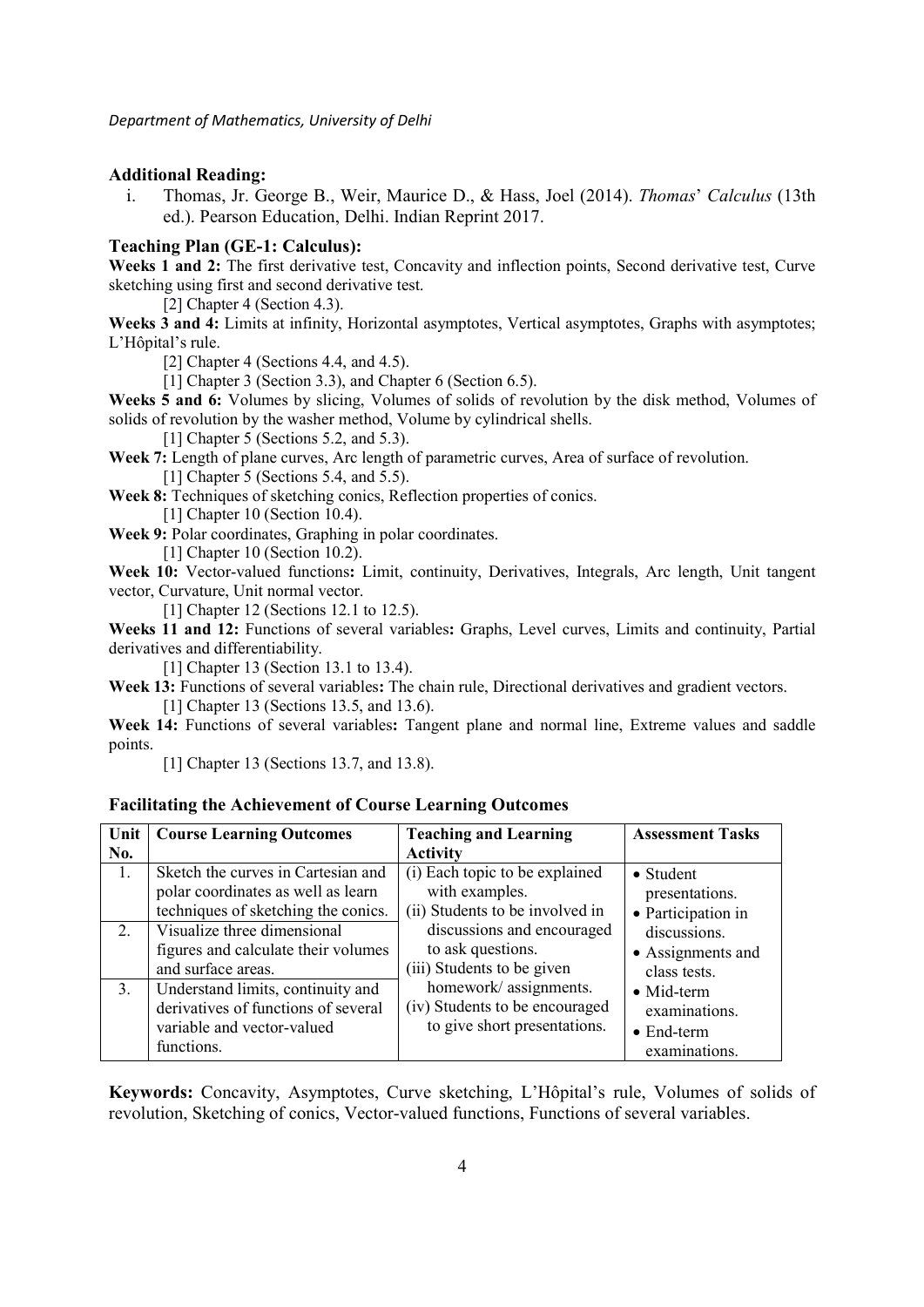# **GE-1: Analytic Geometry and Theory of Equations**

**Total Marks: 100** (Theory: 75, Internal Assessment: 25) **Workload:** 5 Lectures, 1 Tutorial (per week) **Credits:** 6 (5+1) **Duration:** 14 Weeks (70 Hrs.) **Examination**: 3 Hrs.

**Course Objectives:** The goal of this paper is to acquaint students with certain ideas about conic sections, vectors in coordinate system and general properties of roots of polynomial equations with some applications.

**Course Learning Outcomes:** After completion of this paper, the students will be able to:

- i) Classify and sketch conics four different types of conic sections the circle, the ellipse, the hyperbola and the parabola – in Cartesian and polar coordinates.
- ii) Visualize three dimensional objects spheres and cylinders using vectors.
- iii) Understand the properties of roots of polynomial equations.

#### **Unit 1: Conic Sections, Parametrized Curves, and Polar Coordinates**

Conic sections and quadratic equations**:** Circle, Parabola, Ellipse, and hyperbola; Techniques for sketching**:** Parabola, Ellipse, and Hyperbola; Reflection properties of parabola, ellipse, and hyperbola, Classifying conic sections by eccentricity, Classification of quadratic equations representing lines, parabola, ellipse, and hyperbola; Parameterization of plane curves, Conic sections in polar coordinates and their sketching.

# **Unit 2: Three-Dimensional Space: Vectors**

Rectangular coordinates in 3-space, Spheres and cylindrical surfaces, Vectors viewed geometrically, Vectors in coordinate systems, Vectors determined by length and angle, Dot product, Cross product and their geometrical properties, Parametric equations of lines in 2-space and 3-space.

#### **Unit 3: Theory of Equations**

General properties of polynomials and equations, Descartes' rule of signs for positive and negative roots, Relation between the roots and the coefficients of equations, Applications, Depression of an equation when a relation exists between two of its roots, Symmetric functions of the roots and its applications, Transformation of equations (multiplication, reciprocal, increase/diminish in the roots by a given quantity), Removal of terms; Graphical representation of derived function, Rolle's theorem, Multiple roots of the equation.

#### **References:**

- 1. Anton, Howard, Bivens, Irl, & Davis, Stephen (2013). *Calculus* (10th ed.). John Wiley & Sons Singapore Pvt. Ltd. Reprint (2016) by Wiley India Pvt. Ltd. Delhi.
- 2. Burnside, W.S., & Panton, A.W. (1979), *The Theory of Equations*, Vol. 1. Eleventh Edition, Fourth Indian Reprint. S. Chand & Co. New Delhi.
- 3. Thomas, Jr. George B., Weir, Maurice D., & Hass, Joel (2014). *Thomas*' *Calculus* (13th ed.). Pearson Education, Delhi. Indian Reprint 2017.

#### **Additional Readings**:

i. Dickson, Leonard Eugene (2009). *First Course in the Theory of Equations*. The Project Gutenberg EBook (http://www.gutenberg.org/ebooks/29785).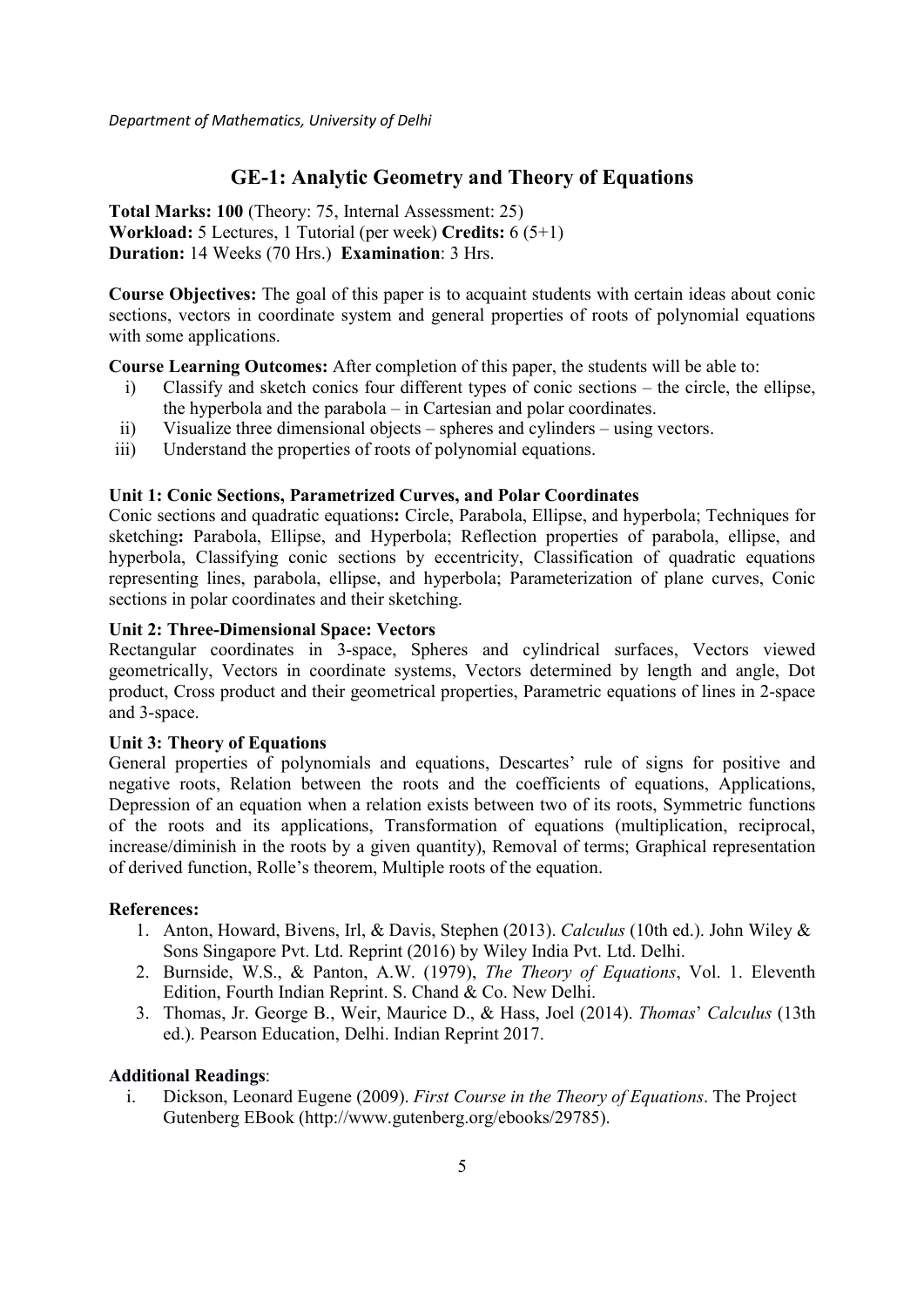ii. Ferrar, W. L. (1956). *Higher Algebra*. Oxford University Press.

#### **Teaching Plan (GE-I: Analytical Geometry and Theory of Equations):**

**Weeks 1 and 2:** Conic sections and quadratic equations**:** circle, parabola, ellipse, and hyperbola; Techniques for sketching**:** parabola, ellipse, and hyperbola; Reflection properties of parabola, ellipse, and hyperbola.

[3] Chapter 11 (Section 11.6).

[1] Chapter 10 (Section 10.4).

**Week 3:** Classifying conic sections by eccentricity.

[3] Chapter 11 (Section 11.7).

**Weeks 4 and 5:** Classification of quadratic equations representing lines, parabola, ellipse, and hyperbola; Parameterization of plane curves, Conic sections in polar coordinates and their sketching.

[1] Chapter 10 (Section 10.2).

[3] Chapter 11 (Sections 11.1, and 11.4).

**Weeks 6 and 7:** Rectangular coordinates in 3-space, Spheres and cylindrical surfaces, Vectors viewed geometrically, Vectors in coordinate systems, Vectors determined by length and angle.

[1] Chapter 11 (11.1, and 11.2)

**Weeks 8 and 9:** Dot product, Cross product and their geometrical properties, Parametric equations of lines in 2-space and 3-space.

[1] Chapter 11 (Sections 11.3 to 11.5).

**Weeks 10 and 11:** General properties of polynomials and equations, Descartes' rule of signs for positive and negative roots, Relation between the roots and the coefficients of equations, Applications.

[2] Chapter 2 (Sections 12 to 22), Chapter 3 (Sections 23 and 24).

**Weeks 12 and 13:** Depression of an equation when a relation exists between two of its roots, Symmetric functions of the roots and its applications, Transformation of equations (multiplication, reciprocal, increase/diminish in the roots by a given quantity), Removal of terms.

[2] Chapter 3 (Sections 25 to 28), Chapter 4 (Sections 29 to 34).

**Week 14:** Graphical representation of derived function, Rolle's theorem, Multiple roots of the equation.

[2] Chapter 7 (Sections 69, 71, 73 and 74).

[1] Chapter 3 (Section 3.8.1).

#### **Facilitating the Achievement of Course Learning Outcomes**

| Unit | <b>Course Learning Outcomes</b>   | <b>Teaching and Learning</b>    | <b>Assessment Tasks</b> |
|------|-----------------------------------|---------------------------------|-------------------------|
| No.  |                                   | <b>Activity</b>                 |                         |
| 1.   | Classify and sketch conics four   | (i) Each topic to be explained  | • Student               |
|      | different types of conic sections | with examples.                  | presentations.          |
|      | $-$ the circle, the ellipse, the  | (ii) Students to be involved in | • Participation in      |
|      | hyperbola and the parabola – in   | discussions and encouraged      | discussions.            |
|      | Cartesian and polar coordinates.  | to ask questions.               | • Assignments and       |
| 2.   | Visualize three-dimensional       | (iii) Students to be given      | class tests.            |
|      | objects – spheres and cylinders – | homework/assignments.           | $\bullet$ Mid-term      |
|      | using vectors.                    | (iv) Students to be encouraged  | examinations.           |
| 3.   | Understand the properties of      | to give short presentations.    | $\bullet$ End-term      |
|      | roots of polynomial equations.    |                                 | examinations.           |

**Keywords:** Circle, Parabola, Ellipse, Hyperbola, Spheres, Cylindrical surfaces, Vectors, Roots of equations, Coefficients of equations.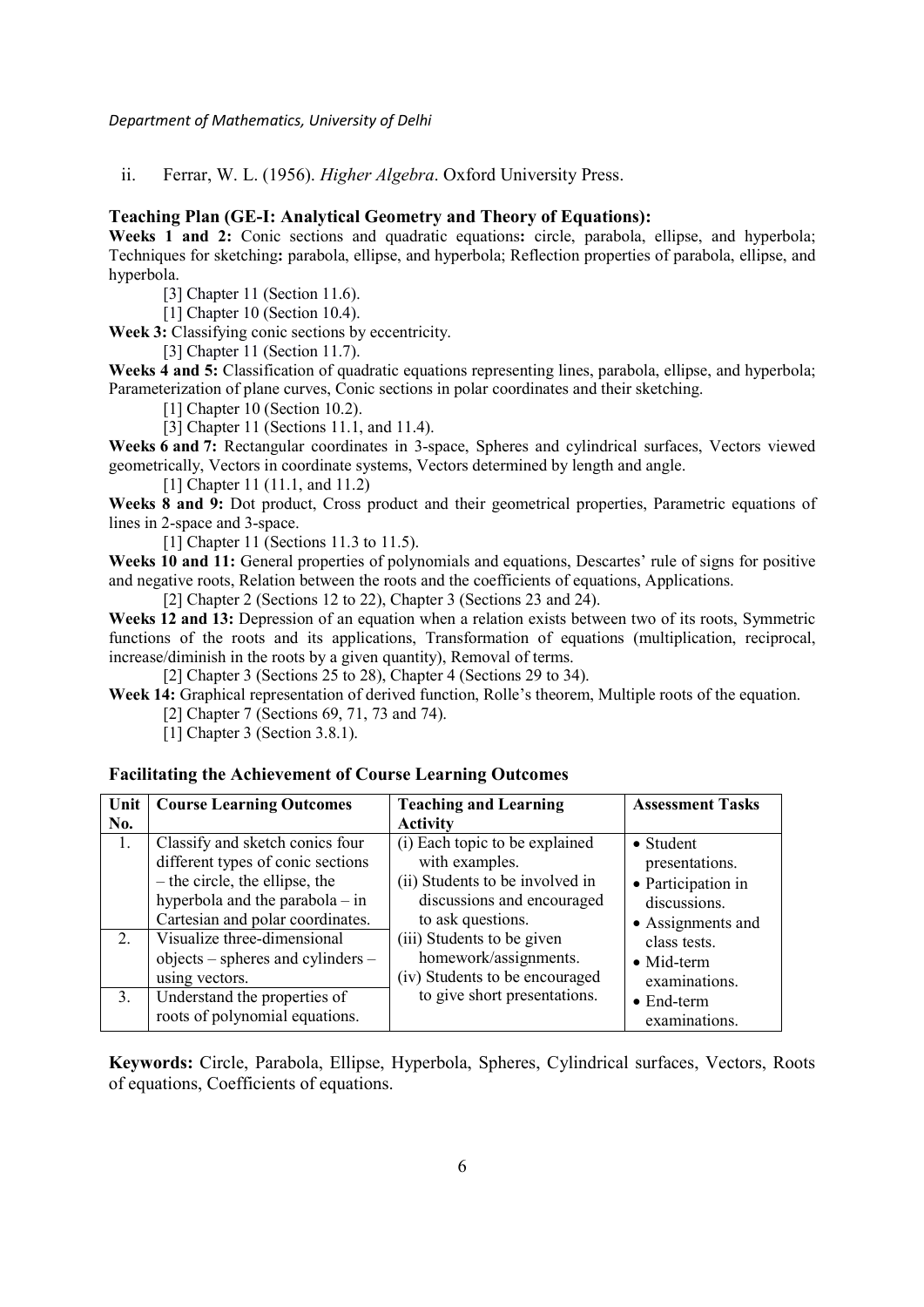# **Semester-II Generic Elective (GE) Course -Mathematics Any** *one* **of the following: GE-2: Linear Algebra GE-2: Discrete Mathematics**

# **GE-2: Linear Algebra**

**Total Marks: 100** (Theory: 75, Internal Assessment: 25) **Workload:** 5 Lectures, 1 Tutorial (per week) **Credits:** 6 (5+1) **Duration:** 14 Weeks (70 Hrs.) **Examination:** 3 Hrs.

**Course Objectives:** The objective of the course is to introduce the concept of vectors in  $\mathbb{R}^n$ . The concepts of linear independence and dependence, rank and linear transformations has been explained through matrices. Various applications of vectors in computer graphics and movements in a plane has also been introduced.

**Course Learning Outcomes:** This course will enable the students to:

- i) Visualize the space  $\mathbb{R}^n$  in terms of vectors and the interrelation of vectors with matrices, and their application to computer graphics.
- ii) Familiarize with concepts in vector spaces, namely, basis, dimension and minimal spanning sets.
- iii) Learn about linear transformations, transition matrix and similarity.
- iv) Learn about orthogonality and to find approximate solution of inconsistent system of linear equations.

# Unit 1: Euclidean space  $\mathbb{R}^n$  and Matrices

Fundamental operation with vectors in Euclidean space  $\mathbb{R}^n$ , Linear combination of vectors, Dot product and their properties, Cauchy–Schwarz inequality, Triangle inequality, Projection vectors, Some elementary results on vectors in ℝ<sup>n</sup>, Matrices: Gauss-Jordan row reduction, Reduced row echelon form, Row equivalence, Rank, Linear combination of vectors, Row space, Eigenvalues, Eigenvectors, Eigenspace, Characteristic polynomials, Diagonalization of matrices; Definition and examples of vector spaces, Some elementary properties of vector spaces, Subspace, Span, Spanning set for an eigenspace, Linear independence and linear dependence of vectors, Basis and dimension of a vector space, Maximal linearly independent sets, Minimal spanning sets; Application of rank**:** Homogenous and non-homogenous systems of linear equations; Coordinates of a vector in ordered basis, Transition matrix.

#### **Unit 2: Linear Transformations and Computer Graphics**

Linear transformations**:** Definition and examples, Elementary properties, The matrix of a linear transformation, Linear operator and similarity; Application**:** Computer graphics, Fundamental movements in a plane, Homogenous coordinates, Composition of movements; Kernel and range of a linear transformation, Dimension theorem, One to one and onto linear transformations, Invertible linear transformations, Isomorphism, Isomorphic vector spaces (to  $\mathbb{R}^n$ ).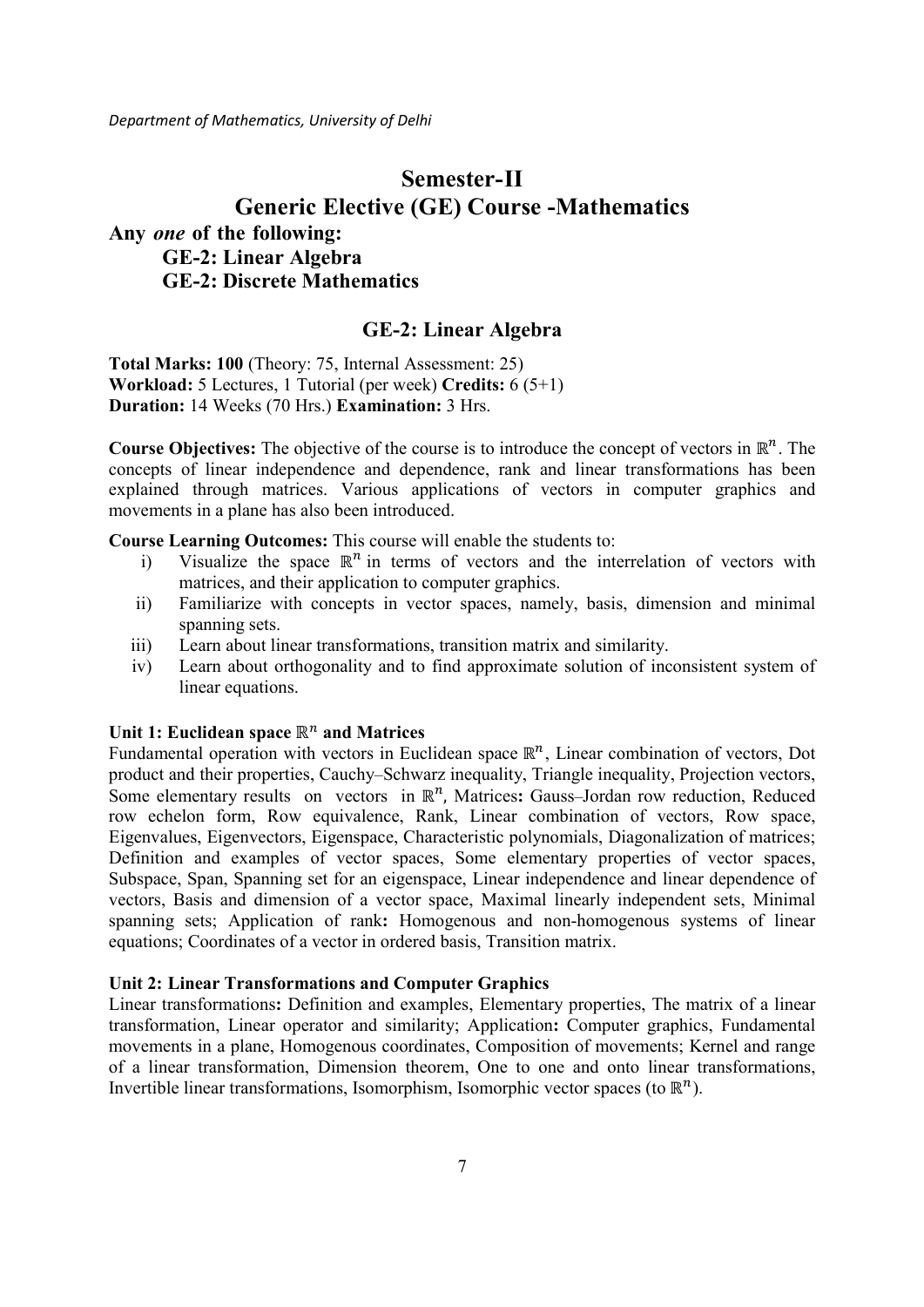#### **Unit 3: Orthogonality and Least Square Solutions**

Orthogonal and orthonormal vectors, Orthogonal and orthonormal bases, Orthogonal complement, Projection theorem, Orthogonal projection onto a subspace; Application**:** Least square solutions for inconsistent systems, Non-unique least square solutions.

#### **References:**

- 1. Andrilli, S., & Hecker, D. (2016). *Elementary Linear Algebr*a (5th ed.). Elsevier India.
- 2. Kolman, Bernard, & Hill, David R. (2001). *Introductory Linear Algebra with Applications* (7th ed.). Pearson Education, Delhi. First Indian Reprint 2003.

#### **Additional Reading:**

i. Lay, David C., Lay, Steven R., & McDonald, Judi J. (2016). *Linear Algebra and its Applications* (5th ed.). Pearson Education.

#### **Teaching Plan (GE-2: Linear Algebra):**

Week 1: Fundamental operation with vectors in Euclidean space ℝ<sup>n</sup>, Linear combination of vectors, dot product and their properties, Cauchy–Schwarz inequality, Triangle inequality, Projection vectors.

[1] Chapter 1 (Sections 1.1 and 1.2).

Week 2: Some elementary results on vectors in ℝ<sup>n</sup>; Matrices: Gauss–Jordan row reduction, Reduced row echelon form, Row equivalence, Rank.

[1] Chapter 1 [Section 1.3 (Pages 34 to 44)].

[1] Chapter 2 [Sections 2.2 (up to Page 111), 2.3 (up to Page 122, Statement of Theorem 2.5)].

Week 3: Linear combination of vectors, Row space, Eigenvalues, Eigenvectors, Eigenspace, Characteristic polynomials, Diagonalization of matrices.

[1] Chapter 2 [Section 2.3 (Pages 122-132, Statements of Lemma 2.8, Theorem 2.9)], Chapter 3 (Section 3.4).

**Week 4:** Definition and examples of vector spaces, Some elementary properties of vector spaces. [1] Chapter 4 (Section 4.1).

Week 5 and 6: Subspace, Span, Spanning set for an eigenspace, Linear independence and dependence, Basis and dimension of a vector space, Maximal linearly independent sets, Minimal spanning sets.

[1] Chapter 4 (Sections 4.2 to 4.5, Statements of technical Lemma 4.10 and Theorem 4.12).

**Week 7:** Application of rank**:** Homogenous and non-homogenous systems of linear equations; Coordinates of a vector in ordered basis, Transition matrix.

[2] Chapter 6 [Sections 6.6 (Pages 287 to 291), and 6.7 (Statement of Theorem 6.15 and examples)].

**Week 8:** Linear transformations**:** Definition and examples, Elementary properties.

[1] Chapter 5 (Section 5.1).

**Week 9:** The matrix of a linear transformation, Linear operator and similarity.

[1] Chapter 5 [Section 5.2 (Statements of Theorem 5.5 and Theorem 5.6)].

**Week 10:** Application**:** Computer graphics, Fundamental movements in a plane, Homogenous coordinates, Composition of movements.

[1] Chapter 8 (Section 8.8).

**Week 11:** Kernel and range of a linear transformation, Statement of the dimension theorem and examples.

[1] Chapter 5 (Sections 5.3).

Week 12: One to one and onto linear transformations, Invertible linear transformations, isomorphism, isomorphic vector spaces (to  $\mathbb{R}^n$ ).

[1] Chapter 5 [Sections 5.4, 5.5 (up to Page 378, Statements of Theorem 5.15, and Theorem 5.16)]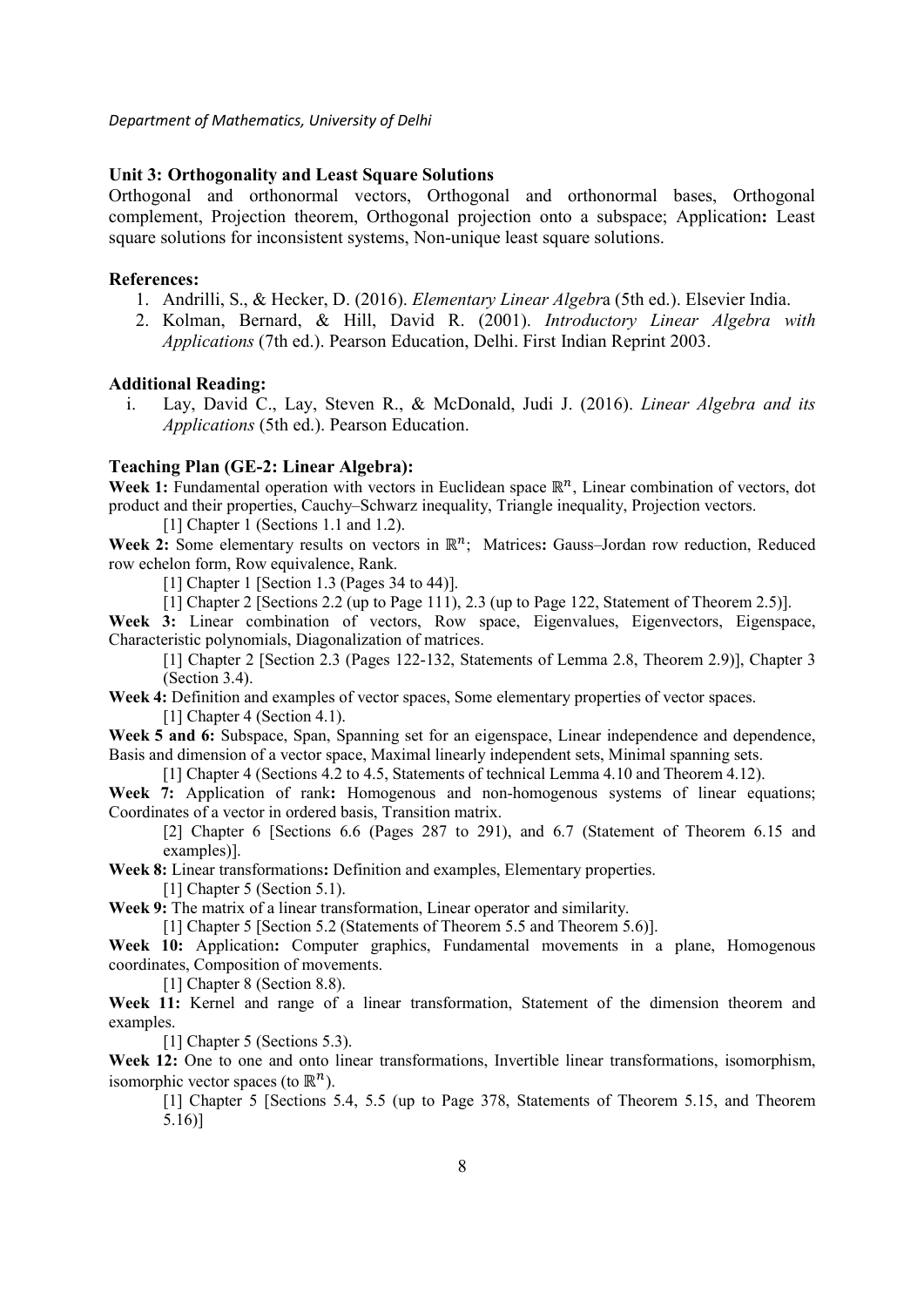Week 13 and 14: Orthogonal and orthonormal vectors, orthogonal and orthonormal bases, orthogonal complement, statement of the projection theorem and examples. Orthogonal projection onto a subspace. Application: Least square solutions for inconsistent systems, non-unique least square solutions.

[1] Chapter 6 [Sections 6.1 (up to Example 3, Page 416, Statement of Theorem 6.3), 6.2 (up to Page 435, and Pages 439 to 443, and Statement of Theorem 6.12)].

[1] Chapter 8 [Section 8.9 (up to Page 593, Statement of Theorem 8.13).

#### **Facilitating the Achievement of Course Learning Outcomes**

| Unit        | <b>Course Learning Outcomes</b>                                                                                                                                                                                                                                      | <b>Teaching and Learning</b>                                                                                                                                            | <b>Assessment Tasks</b>                                                                                                              |
|-------------|----------------------------------------------------------------------------------------------------------------------------------------------------------------------------------------------------------------------------------------------------------------------|-------------------------------------------------------------------------------------------------------------------------------------------------------------------------|--------------------------------------------------------------------------------------------------------------------------------------|
| No.         |                                                                                                                                                                                                                                                                      | <b>Activity</b>                                                                                                                                                         |                                                                                                                                      |
| 1.          | Visualize the space $\mathbb{R}^n$ in terms of<br>vectors and the interrelation of<br>vectors with matrices, and their<br>application to computer graphics.<br>Familiarize with concepts in vector<br>spaces, namely, basis, dimension and<br>minimal spanning sets. | (i) Each topic to be explained<br>with examples.<br>(ii) Students to be involved<br>in discussions and<br>encouraged to ask<br>questions.<br>(iii) Students to be given | $\bullet$ Student<br>presentations.<br>• Participation in<br>discussions.<br>• Assignments and<br>class tests.<br>$\bullet$ Mid-term |
| $2_{\cdot}$ | Learn about linear transformations,<br>transition matrix and similarity.                                                                                                                                                                                             | homework/assignments.<br>(iv) Students to be                                                                                                                            | examinations.<br>$\bullet$ End-term                                                                                                  |
| 3.          | Learn about orthogonality and to find<br>approximate solution of inconsistent<br>system of linear equations.                                                                                                                                                         | encouraged to give short<br>presentations.                                                                                                                              | examinations.                                                                                                                        |

**Keywords:** Cauchy–Schwarz inequality Gauss–Jordan row reduction Basis and dimension of vector spaces, matrix of linear transformations, Orthogonality, Orthonormality, Least square solutions.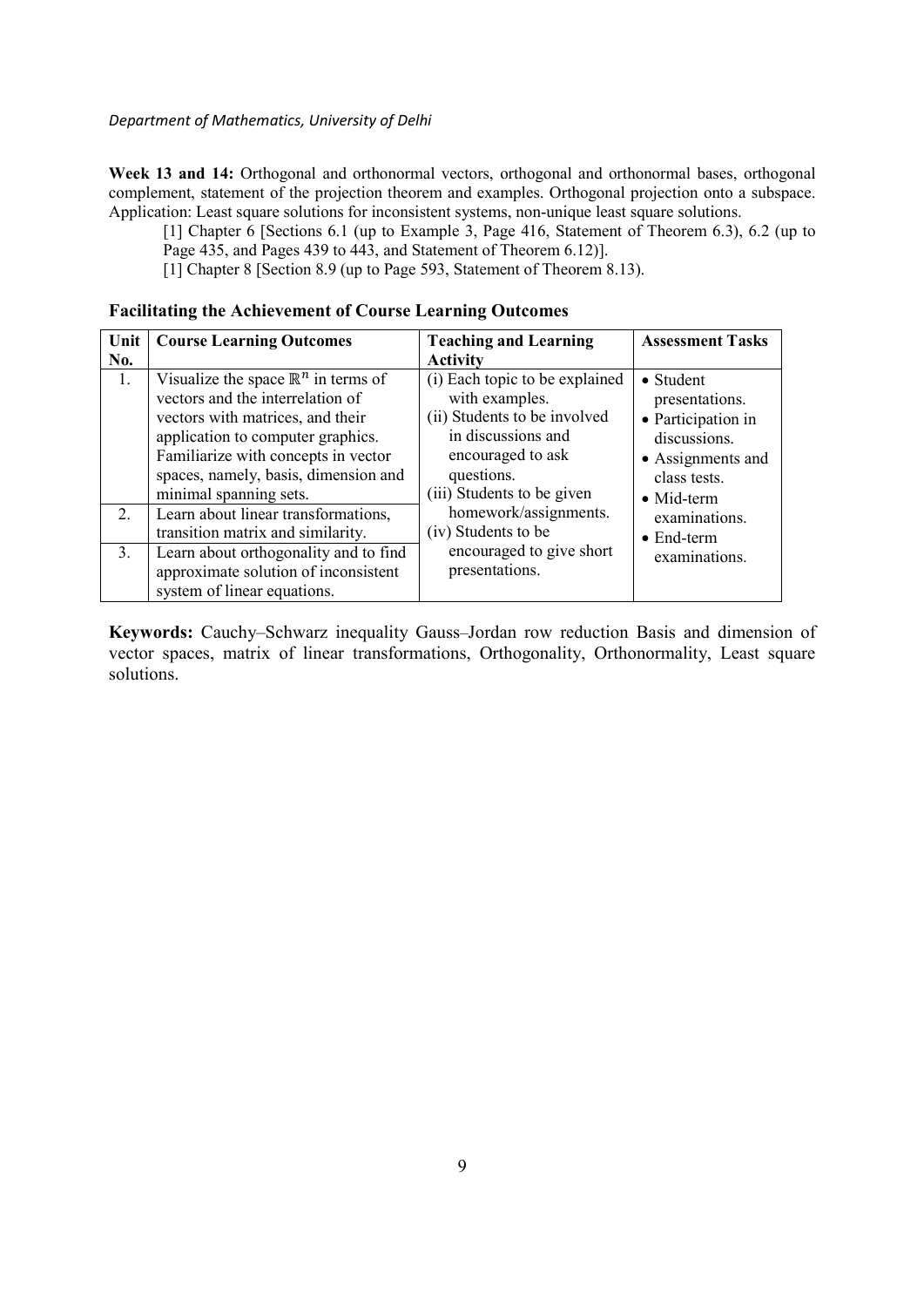## **GE-2: Discrete Mathematics**

**Total Marks: 100** (Theory: 75, Internal Assessment: 25) **Workload:** 5 Lectures, 1 Tutorial (per week) **Credits:** 6 (5+1) **Duration:** 14 Weeks (70 Hrs.) **Examination**: 3 Hrs.

**Course Objectives:** The course introduces formal logic notation, methods of proof, mathematical induction, set theory, permutations and combinations and counting principles. One can learn the concepts of lattices and Boolean algebra in analysis of various applications.

#### **Course Learning Outcomes:** This course will enable the students to:

- i) Understand the basic principles of logic, set theory, lattices and Boolean algebra.
- ii) Understand the ideas of mathematical induction and basic counting techniques.
- iii) Proficiently construct logical arguments and rigorous proofs.

#### **Unit 1: Logical Mathematics**

Compound statements (and, or, implication, negation, contrapositive, quantifiers), Truth tables, Basic logical equivalences and its consequences, Logical arguments, Set theory, Operation on sets, Types of binary relations, Equivalence relations, Congruences and its properties, Partial and total ordering, Lattices, Properties of integers, Division algorithm, Divisibility and Euclidean algorithm, GCD, LCM, Relatively prime.

#### **Unit 2: Applications of Numbers**

Prime numbers, Statement of fundamental theorem of arithmetic, Fermat primes, Mathematical induction, Recursive relations and its solution (characteristics polynomial and generating function), Principles of counting (inclusion/exclusion, pigeon-hole), Permutation and combinations (with and without repetition).

#### **Unit 3: Lattices and its Properties**

Duality principle, Lattices as ordered sets, Lattices as algebraic structures, Sublattices, Products and homomorphisms, Distributive lattices, Boolean algebras, Boolean polynomials, Minimal forms of Boolean polynomials, Quinn−McCluskey method, Karnaugh diagrams, Switching circuits and applications of switching circuits.

#### **References:**

- 1. Davey, B A., & Priestley, H. A. (2002). *Introduction to Lattices and Order* (2nd ed.). Cambridge University Press. Cambridge. 7th Printing 2012.
- 2. Goodaire, Edgar G., & Parmenter, Michael M. (2003). *Discrete Mathematics with Graph Theory* (2nd ed.). Pearson Education (Singapore) Pte. Ltd. Indian Reprint.
- 3. Lidl, Rudolf & Pilz, Günter. (1998). *Applied Abstract Algebra* (2nd ed.). Undergraduate Texts in Mathematics. Springer (SIE). Indian Reprint 2004.

#### **Additional Reading:**

i. Rosen, Kenneth H. (2012) *Discrete Mathematics and its Applications* (7th ed.). McGraw-Hill Education (India) Pvt. Ltd.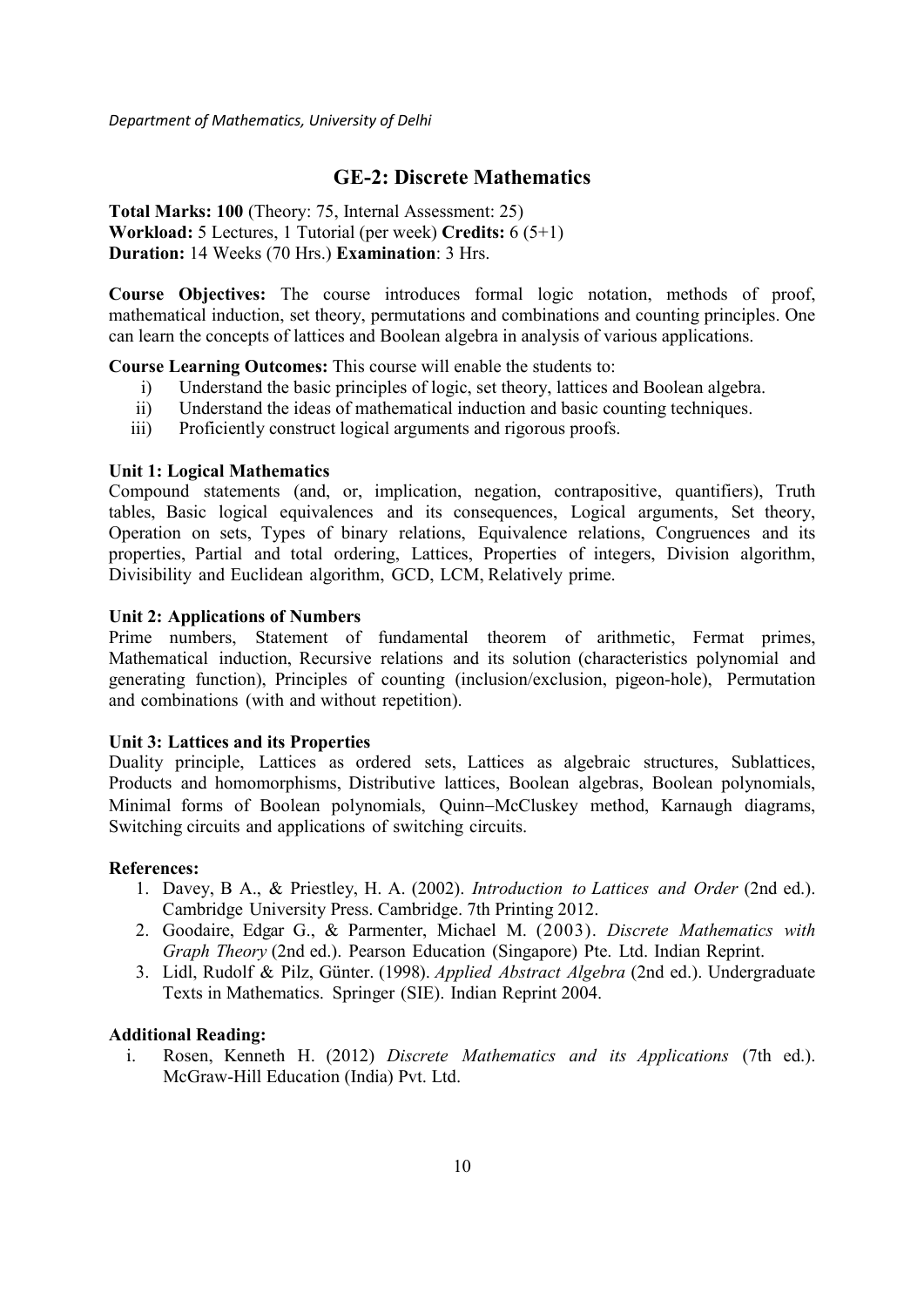#### **Teaching Plan (GE-2: Discrete Mathematics):**

**Week 1:** Compound Statements (and, or, implication, negation, contrapositive, quantifiers), Truth tables. [2] Chapter 1 (Sections 1.1, and 1.3).

**Week 2:** Basic logical equivalences and its consequences, Logical arguments, Set theory.

[2] Chapter 1 (Sections 1.4, and 1.5), and Chapter 2 (Section 2.1).

**Week 3:** Operation on sets, types of binary relations, Equivalence relations, Congruences and its properties.

[2] Chapter 2 [Sections 2.2, 2.3, and 2.4 (left for convergence)], and Chapter 4 (Section 4.4). **Week 4:** Partial and total ordering, Lattices.

[2] Chapter 2 (Section 2.5).

**Week 5:** Properties of integers, Division algorithm, Divisibility.

[2] Chapter 4 (Sections 4.1 to 4.1.6).

**Week 6:** Euclidean algorithm, GCD, LCM, Relatively prime.

[2] Chapter 4 (Section 4.2).

Week 7: Prime numbers, statement of fundamental theorem of arithmetic, Fermat primes.

[2] Chapter 4 (Sections 4.3 up to 4.3.11, Page 119).

**Week 8:** Mathematical induction, Recursive relations and its solution (characteristics polynomial and generating function).

[2] Chapter 5 (Sections 5.1, 5.3, and 5.4).

**Week 9:** Principles of counting (inclusion /exclusion, pigeon-hole), permutation and combinations (with and without repetition).

[2] Chapter 6 (Section 6.1), Chapter 7 (Sections 7.1 to 7.3).

**Week 10:** Duality principle, lattices as ordered sets.

[1] Sections 1.20, and 2.1 to 2.7.

**Week 11:** Lattices as algebraic structures, Sublattices, Products and Homomorphisms, Distributive lattices.

[1] Chapter 2 (Sections 2.8 to 2.19), Chapter 4 (Sections 4.1 to 4.11)

**Week 12:** Boolean algebras, Boolean polynomials, Minimal forms of Boolean polynomials. [3] Chapter 1 (Section 2)

**Weeks 13 and 14:** Quinn−McCluskey method, Karnaugh diagrams, Switching circuits and applications of switching circuits.

[3] Chapter 2 (Section 1).

| Unit | <b>Course Learning</b>                                                                       | <b>Teaching and Learning Activity</b>                                                                                | <b>Assessment Tasks</b>                                                             |
|------|----------------------------------------------------------------------------------------------|----------------------------------------------------------------------------------------------------------------------|-------------------------------------------------------------------------------------|
| No.  | <b>Outcomes</b>                                                                              |                                                                                                                      |                                                                                     |
| 1.   | Understand the basic<br>principles of logic, set<br>theory, lattices and Boolean<br>algebra. | (i) Each topic to be explained with<br>examples.<br>(ii) Students to be involved in<br>discussions and encouraged to | • Student presentations.<br>• Participation in<br>discussions.<br>• Assignments and |
| 2.   | Understand the ideas of<br>mathematical induction and<br>basic counting techniques.          | ask questions.<br>(iii) Students to be given<br>homework/assignments.                                                | class tests.<br>$\bullet$ Mid-term<br>examinations.                                 |
| 3.   | Proficiently construct<br>logical arguments and<br>rigorous proofs.                          | (iv) Students to be encouraged to<br>give short presentations.                                                       | $\bullet$ End-term<br>examinations.                                                 |

#### **Facilitating the Achievement of Course Learning Outcomes**

**Keywords:** Truth tables**,** Set theory, Division algorithm, Fermat primes, Lattices, Boolean polynomials, Switching circuits.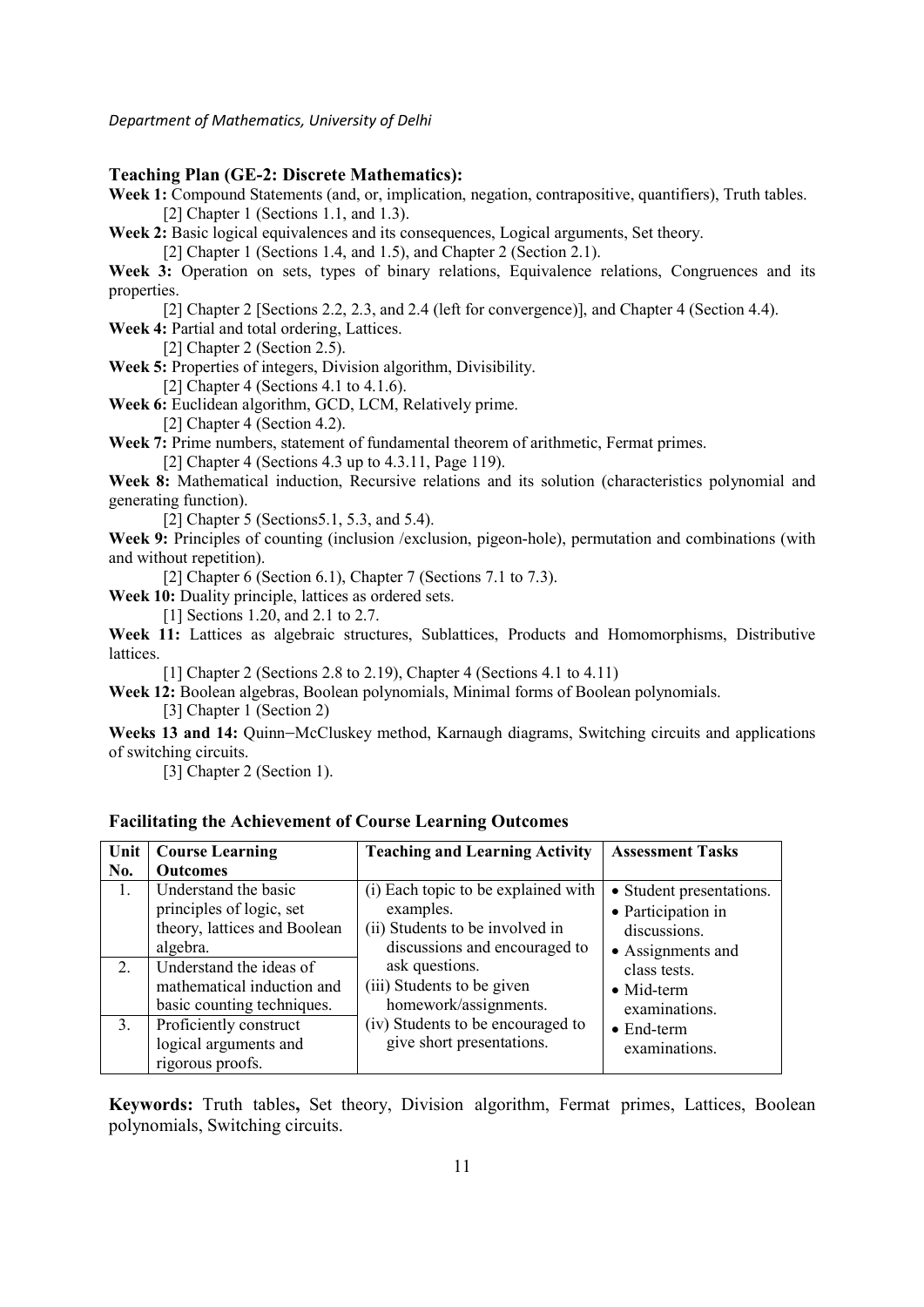# **Semester-III Generic Elective (GE) Course -Mathematics Any** *one* **of the following: GE-3: Differential Equations (with Practicals) GE-3: Linear Programming and Game Theory**

# **GE-3: Differential Equations (with Practicals)**

**Total Marks:** 150 (Theory: 75, Internal Assessment: 25, and Practical: 50) **Workload:** 4 Lectures, 4 Practicals (per week) **Credits:** 6 (4+2) **Duration:** 14 Weeks (56 Hrs. Theory + 56 Hrs. Practical) **Examination:** 3 Hrs.

**Course Objectives:** This course includes a variety of methods to solve ordinary and partial differential equations with basic applications to real life problems. It provides a solid foundation to further in mathematics, sciences and engineering through mathematical modeling.

#### **Course Learning Outcomes:** The student will be able to:

- i) Solve the exact, linear and Bernoulli equations and find orthogonal trajectories.
- ii) Apply the method of variation of parameters to solve linear differential equations.
- iii) Formulate and solve various types of first and second order partial differential equations.

#### **Unit 1: Ordinary Differential Equations and Applications**

First order exact differential equations, Integrating factors and rules to find integrating factors, Linear equations and Bernoulli equations, Orthogonal trajectories and oblique trajectories, Basic theory of higher order linear differential equations, Wronskian and its properties; Solving differential equation by reducing its order.

#### **Unit 2. Explicit Methods of Solving Higher-Order Linear Differential Equations**

Linear homogenous equations with constant coefficients, Linear non-homogenous equations, Method of undetermined coefficients, Method of variation of parameters, Cauchy−Euler equations; Simultaneous differential equations.

#### **Unit 3. First and Second Order Partial Differential Equations**

Partial differential equations: Basic concepts and definitions. Mathematical problems; First order equations: Classification, Construction, Geometrical interpretation; Method of characteristics, General solutions of first order partial differential equations; Canonical forms and method of separation of variables for first order partial differential equations; Classification of second order partial differential equations; Reduction to canonical forms; Second order partial differential equations with constant coefficients, General solutions.

#### **References:**

- 1. Kreyszig, Erwin. (2011). *Advanced Engineering Mathematics* (10th ed.). Wiley India.
- 2. Myint-U, Tyn and Debnath, Lokenath (2007). *Linear Partial Differential Equations for Scientist and Engineer*s (4th ed.). Birkkäuser Boston. Indian Reprint.
- 3. Ross, Shepley. L. (1984). *Differential Equations* (3rd ed.). John Wiley & Sons.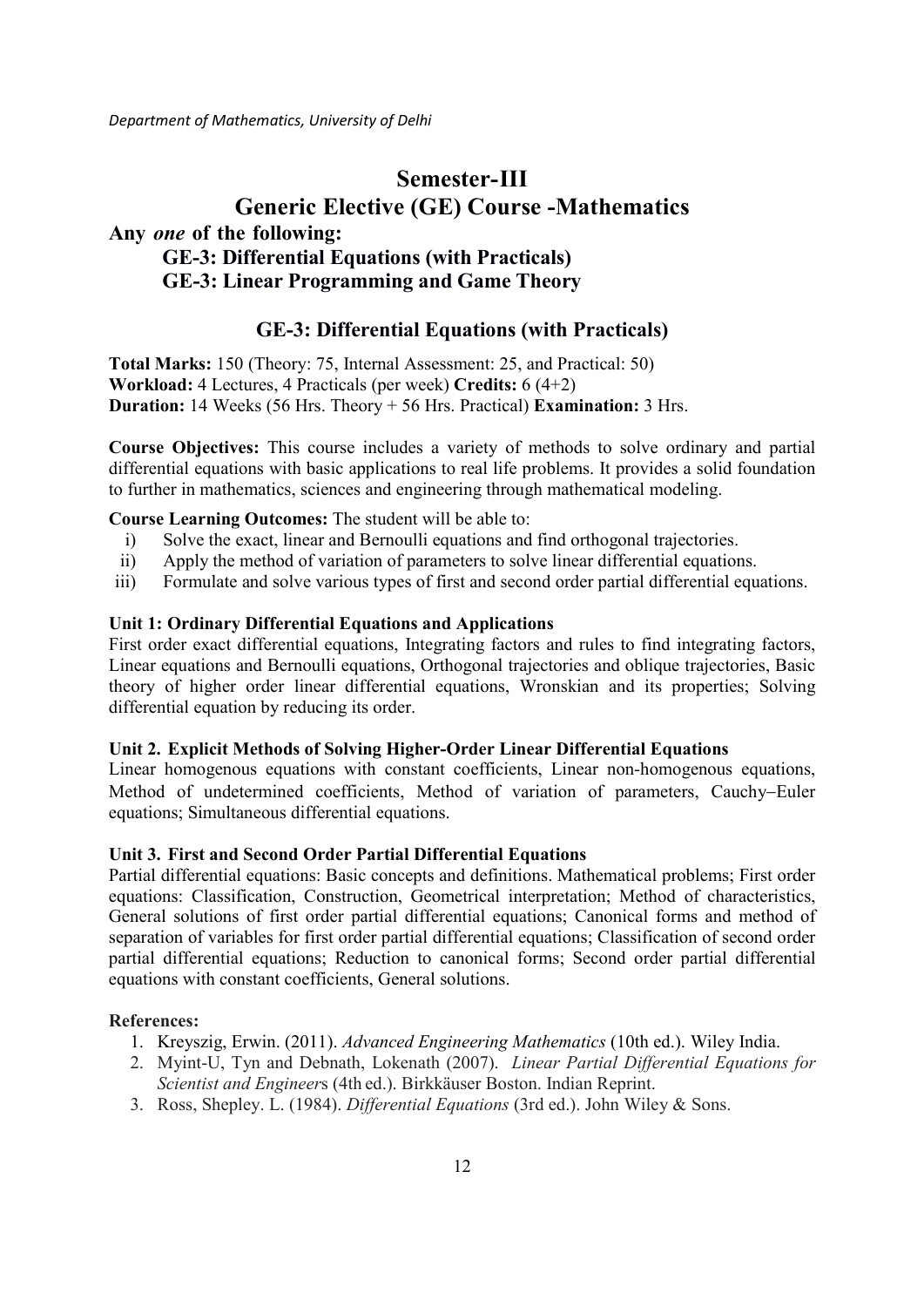#### **Additional reading:**

i. Sneddon I. N. (2006). *Elements of Partial Differential Equations*. Dover Publications.

### **Practical / Lab work to be performed in a Computer Lab:**

Use of Computer Algebra Systems (CAS), for example MATLAB/Mathematica /Maple/Maxima/Scilab etc., for developing the following programs:

- 1. Solution of first order differential equation.
- 2. Plotting of second order solution family of differential equation.
- 3. Plotting of third order solution family of differential equation.
- 4. Solution of differential equation by variation of parameter method.
- 5. Solution of system of ordinary differential equations.
- 6. Solution of Cauchy problem for first order partial differential equations.
- 7. Plotting the characteristics of the first order partial differential equations.
- 8. Plot the integral surfaces of first order partial differential equations with initial data.

#### **Teaching Plan (GE-3: Differential Equations):**

Weeks 1 and 2: First order ordinary differential equations: Basic concepts and ideas, First order exact differential equation, Integrating factors and rules to find integrating factors.

[3] Chapter 1 (Sections 1.1, and 1.2), and Chapter 2 (Sections 2.1, and 2.2).

[1] Chapter 1 (Sections 1.1, 1.2, and 1.4).

Week 3: Linear equations and Bernoulli equations, Orthogonal trajectories and oblique trajectories.

[3] Chapter 2 (Sections 2.3, and 2.4), and Chapter 3 (Section 3.1).

**Weeks 4 and 5:** Basic theory of higher order linear differential equations, Wronskian and its properties, Solving a differential equation by reducing its order.

[3] Chapter 4 (Section 4.1).

Weeks 6 and 7: Linear homogenous equations with constant coefficients, Linear non-homogenous equations, Method of undetermined coefficients.

[3] Chapter 4 (Sections 4.2, and 4.3), and

[1] Chapter 2 (Section 2.2).

**Weeks 8 and 9:** Method of variation of parameters, Cauchy−Euler equations, Simultaneous differential equations.

[3] Chapter 4 (Sections 4.4, and 4.5), and Chapter 7 (Sections 7.1, and 7.3)

Week 10: Partial differential equations: Basic concepts and definitions, Mathematical problems; First order equations**:** Classification and construction.

[2] Chapter 2 (Sections 2.1 to 2.3).

Weeks 11 and 12: Geometrical interpretation, Method of characteristics, General solutions of first order partial differential equations.

[2] Chapter 2 (Sections 2.4, and 2.5).

Week 13: Canonical forms and method of separation of variables for first order partial differential equations. [2] Chapter 2 (Sections 2.6, and 2.7)

**Week 14:** Second order partial differential equations**:** Classification, Reduction to canonical forms, With constant coefficients, General solutions.

[2] Chapter 4 (Sections 4.1 to 4.4).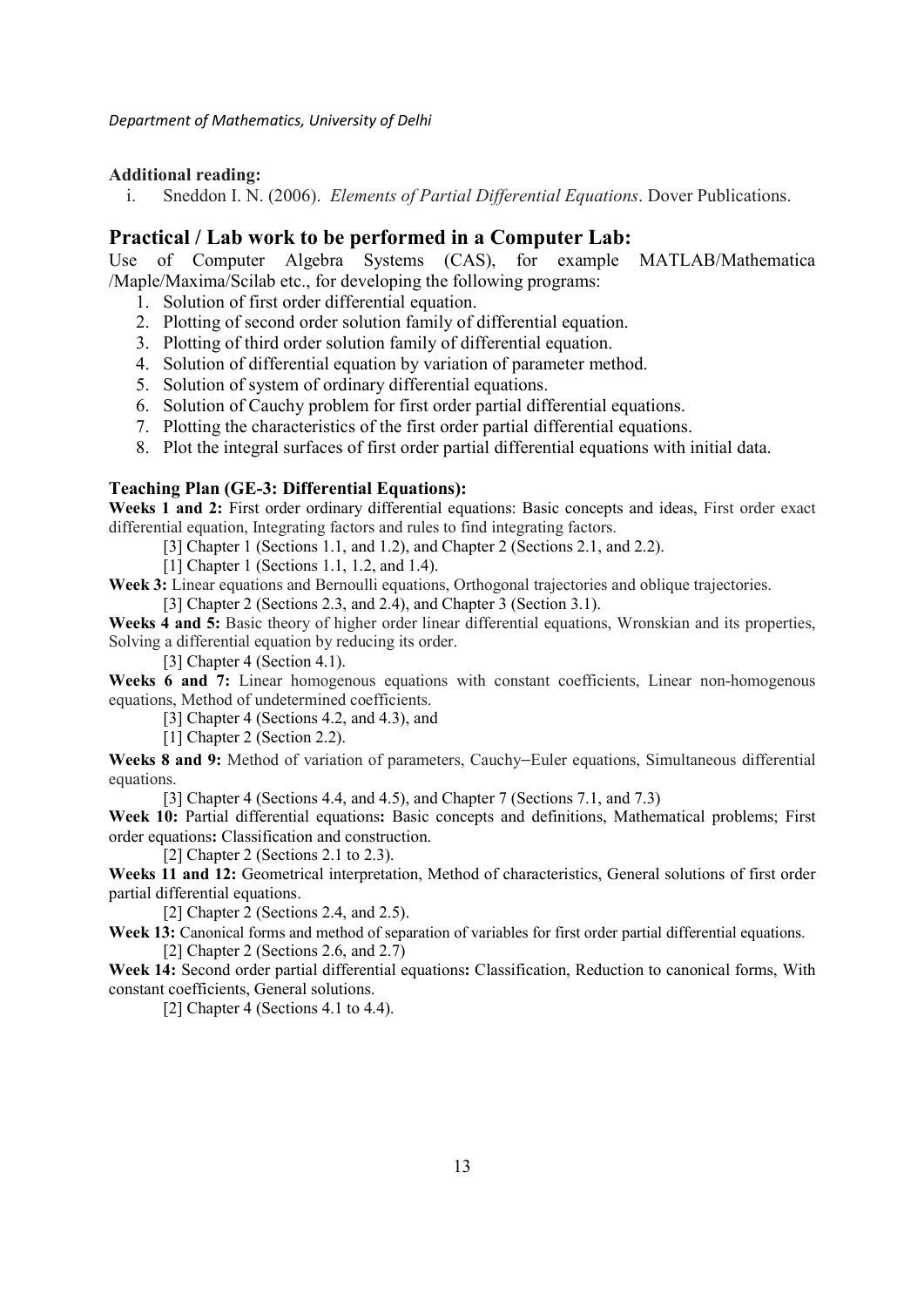| Unit           | <b>Course Learning</b>                                                                               | <b>Teaching and Learning Activity</b>                                                                                                | <b>Assessment Tasks</b>                                                                             |
|----------------|------------------------------------------------------------------------------------------------------|--------------------------------------------------------------------------------------------------------------------------------------|-----------------------------------------------------------------------------------------------------|
| No.            | <b>Outcomes</b>                                                                                      |                                                                                                                                      |                                                                                                     |
| 1.             | Solve the exact, linear and<br>Bernoulli equations and find<br>orthogonal trajectories.              | (i) Each topic to be explained with<br>illustrations.<br>(ii) Students to be encouraged to                                           | • Presentations and<br>class discussions.<br>• Assignments and                                      |
| $2_{1}$        | Apply the method of<br>variation of parameters to<br>solve linear differential<br>equations.         | discover the relevant concepts.<br>(iii) Students to be given<br>homework/assignments.<br>(iv) Discuss and solve the                 | class tests.<br>• Student<br>presentations.<br>$\bullet$ Mid-term                                   |
| 3 <sub>1</sub> | Formulate and solve various<br>types of first and second<br>order partial differential<br>equations. | theoretical and practical<br>problems in the class.<br>(v) Students to be encouraged to<br>apply concepts to real world<br>problems. | examinations.<br>• Practical and viva-<br>voce examinations.<br>$\bullet$ End-term<br>examinations. |

**Facilitating the Achievement of Course Learning Outcomes** 

**Keywords:** Integrating factors, Bernoulli equations, Wronskian, Cauchy−Euler equation, First and second order PDE's.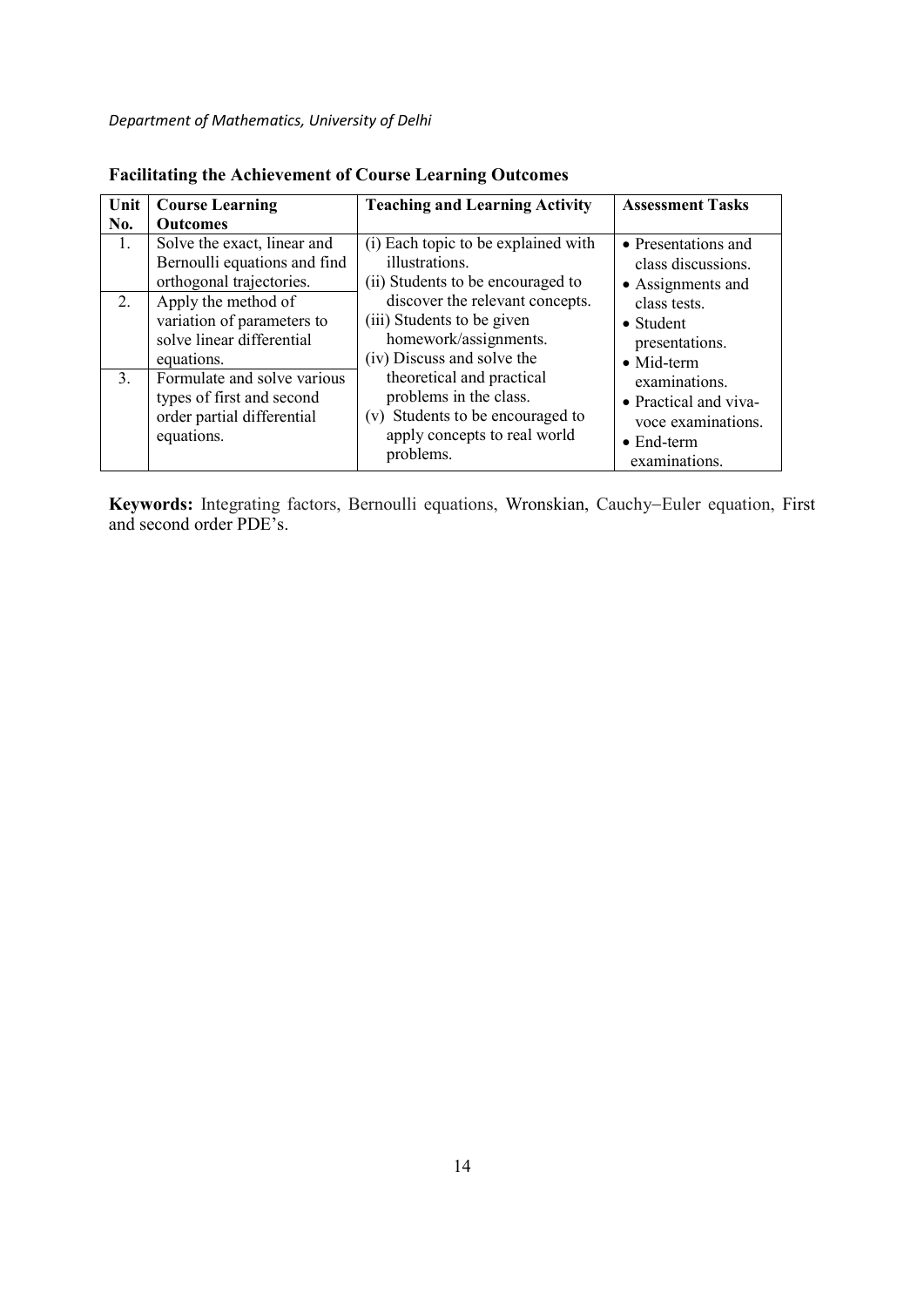# **GE-3: Linear Programming and Game Theory**

**Total Marks:** 100 (Theory: 75 and Internal Assessment: 25) **Workload:** 5 Lectures, 1 Tutorial (per week) **Credits:** 6 (5+1) **Duration:** 14 Weeks (70 Hrs.) **Examination:** 3 Hrs.

**Course Objectives:** This course develops the ideas behind the solution of linear programming problem using simplex method, as well as, the solution of transportation and assignment problems. This course also provides an introduction to game theory which makes possible the analysis of the decision making process of two interdependent subjects.

#### **Course Learning Outcomes:** This course will enable the students to:

- i) Learn about the simplex method used to find optimal solutions of linear optimization problems subject to certain constraints.
- ii) Write the dual of a linear programming problem.
- iii) Solve the transportation and assignment problems.
- iv) Learn about the solution of rectangular games using graphical method and using the solution of a pair of associated prima-dual linear programming problems.

### **Unit 1. Linear Programming Problem, Simplex Method and Duality**

Graphical method of solution, Basic feasible solutions, Linear programming and convexity; Introduction to the simplex method**:** Theory of the simplex method, Optimality and unboundedness; Simplex tableau and examples, Artificial variables; Introduction to duality, Formulation of the dual problem with examples and interpretations, Duality theorem.

#### **Unit 2. Transportation and Assignment Problems**

Definition and mathematical formulation of transportation problems, Methods of finding initial basic feasible solutions, North West corner rule, Least-cost method, Vogel's approximation method, Algorithm for solving transportation problems; Mathematical formulation and Hungarian method of solving assignment problems.

## **Unit 3. Two-Person, Zero-Sum Games**

Introduction to game theory, Formulation of two-person zero-sum rectangular game, Solution of rectangular games with saddle points, Mixed strategies, Dominance principle, Rectangular games without saddle points, Graphical and linear programming solution of rectangular games.

### **References:**

- 1. Taha, Hamdy A. (2010). *Operations Research*: *An Introduction* (9th ed.). Pearson.
- 2. Thie, Paul R., & Keough, G. E. (2014). *An Introduction to Linear Programming and Game Theory*. (3rd ed.). Wiley India Pvt. Ltd.

#### **Additional Readings**:

- i. Hadley, G. (1997). *Linear Programming*. Narosa Publishing House. New Delhi.
- ii. Hillier, F. S., & Lieberman, G. J. (2017). *Introduction to Operations Research* (10th ed.). McGraw-Hill Education (India) Pvt. Ltd.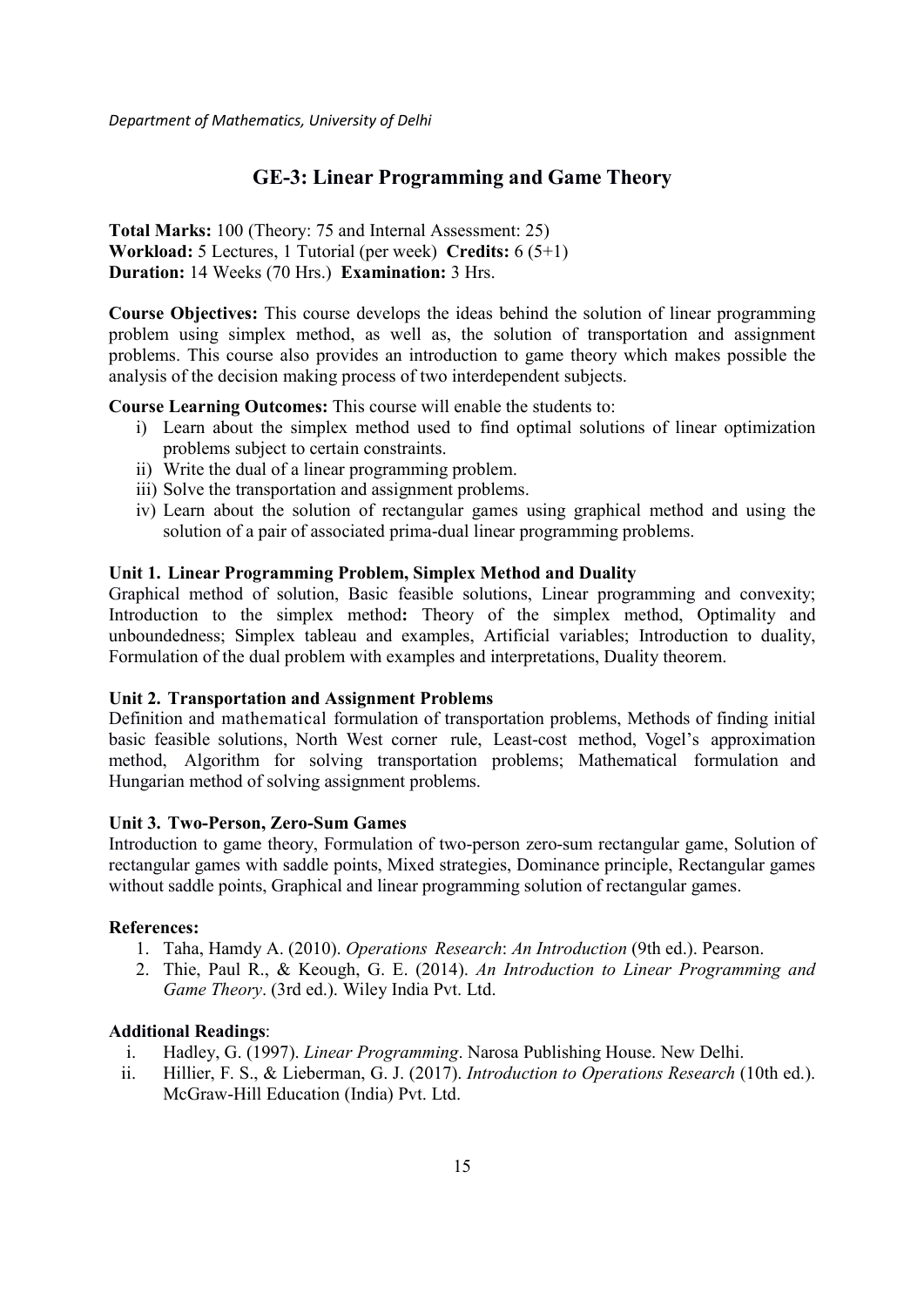iii. Kolman. B. and Hill, D.R. (2003). *Introductory Linear Algebra with Applications*. (7th ed.). Pearson Education. First Indian Reprint 2003.

#### **Teaching Plan (GE-3: Linear Programming and Game Theory):**

**Week 1:** Introduction to linear programming problem**:** Graphical method of solution, Basic feasible solutions, Linear programming and convexity.

[2] Chapter 2 (Section 2.2), and Chapter 3 (Sections 3.1, 3.2, and 3.9).

**Weeks 2 and 3:** Introduction to the simplex method**:** Theory of the simplex method, Optimality and unboundedness.

[2] Chapter 3 (Sections 3.3, and 3.4).

**Weeks 4 and 5:** Simplex tableau and examples, Artificial variables.

[2] Chapter 3 (Sections 3.5, and 3.6).

Weeks 6 and 7: Introduction to duality, Formulation of the dual problem with examples and interpretations, Statement of the duality theorem with examples.

[2] Chapter 4 (Sections 4.1 to 4.4).

**Weeks 8 and 9:** Definition and mathematical formulation of transportation problems, Methods of finding initial basic feasible solutions, North West corner rule, Least-cost method, Vogel's approximation method, Algorithm for solving transportation problems.

[1] Chapter 5 (Sections 5.1, and 5.3).

**Week 10:** Mathematical formulation and Hungarian method of solving assignment problems.

[1] Chapter 5 (Section 5.4).

**Weeks 11 and 12:** Introduction to game theory, Formulation of two-person zero-sum rectangular game, Solution of rectangular games with saddle points.

[2] Chapter 9 (Sections 9.1 to 9.3).

**Weeks 13 and 14:** Mixed strategies, Dominance principle, Rectangular games without saddle points, Graphical and linear programming solution of rectangular games.

[2] Chapter 9 (Sections 9.4 to 9.6).

#### **Facilitating the Achievement of Course Learning Outcomes**

| Unit           | <b>Course Learning Outcomes</b>                                                                                                                                                              | <b>Teaching and Learning</b>                                                                                                              | <b>Assessment Tasks</b>                                                                                        |
|----------------|----------------------------------------------------------------------------------------------------------------------------------------------------------------------------------------------|-------------------------------------------------------------------------------------------------------------------------------------------|----------------------------------------------------------------------------------------------------------------|
| No.            |                                                                                                                                                                                              | <b>Activity</b>                                                                                                                           |                                                                                                                |
| 1.             | Learn about the simplex method<br>used to find optimal solutions of<br>linear optimization problems subject<br>to certain constraints.<br>Write the dual of a linear<br>programming problem. | (i) Each topic to be explained<br>with examples.<br>(ii) Students to be involved<br>in discussions and<br>encouraged to ask<br>questions. | $\bullet$ Student<br>presentations.<br>• Participation in<br>discussions.<br>• Assignments and<br>class tests. |
| $2_{\cdot}$    | Solve the transportation and<br>assignment problems.                                                                                                                                         | (iii) Students to be given<br>homework/assignments.                                                                                       | $\bullet$ Mid-term<br>examinations.                                                                            |
| 3 <sub>1</sub> | Learn about the solution of<br>rectangular games using graphical<br>method and using the solution of a<br>pair of associated prima-dual linear<br>programming problems.                      | (iv) Students to be<br>encouraged to give short<br>presentations.                                                                         | $\bullet$ End-term<br>examinations.                                                                            |

**Keywords:** Basic feasible solutions, Duality, Transportation problems, Assignment problems, Rectangular games, Dominanace.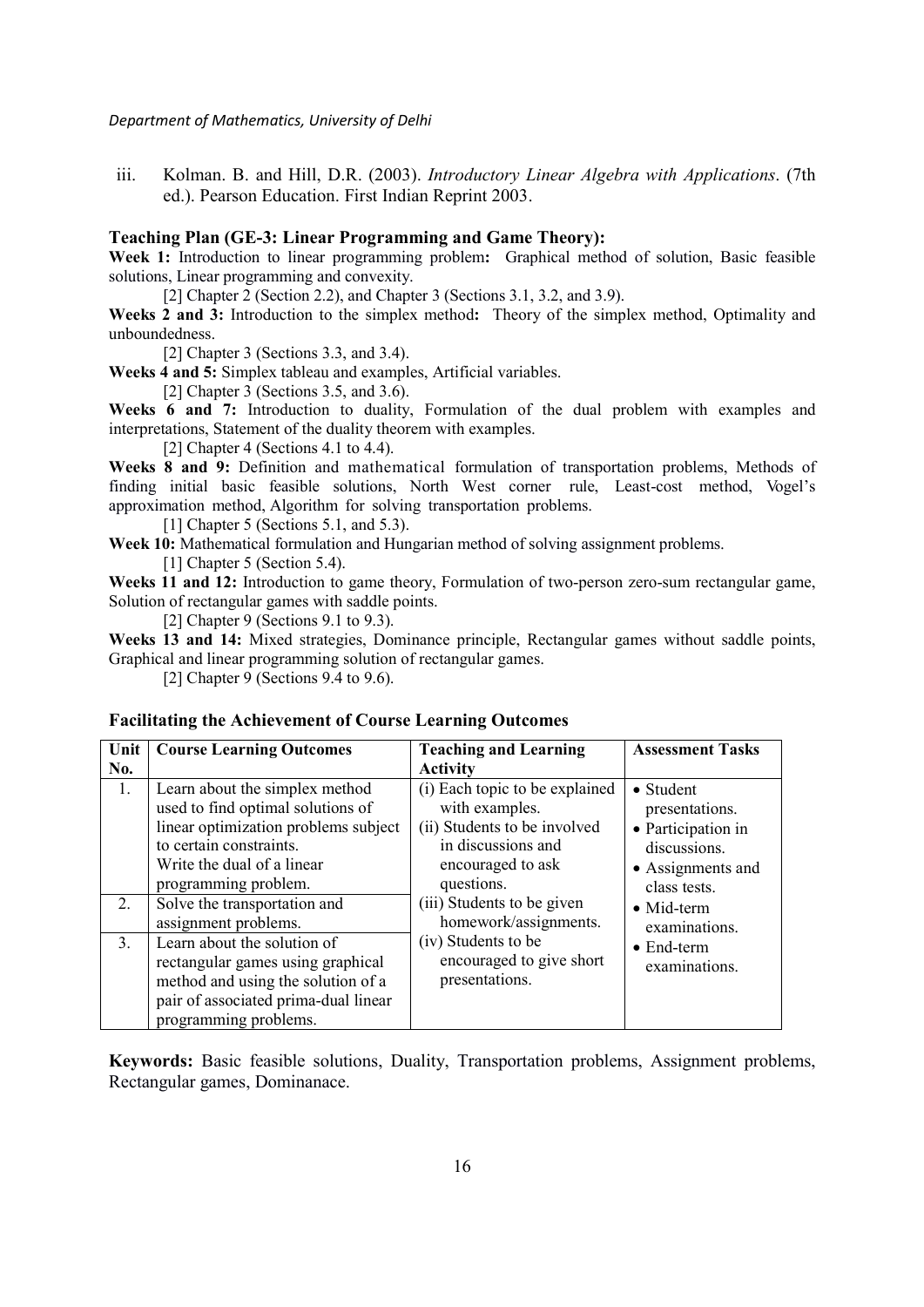# **Semester-IV Generic Elective (GE) Course -Mathematics Any** *one* **of the following: GE-4: Numerical Methods (with Practicals) GE-4: Elements of Analysis**

# **GE-4: Numerical Methods (with Practicals)**

**Total Marks:** 150 (Theory: 75, Internal Assessment: 25, and Practical: 50) **Workload:** 4 Lectures, 4 Practicals (per week) **Credits:** 6 (4+2) **Duration:** 14 Weeks (56 Hrs. Theory + 56 Hrs. Practical) **Examination:** 3 Hrs.

**Course Objectives:** The goal of this paper is to acquaint students' various topics in Numerical Analysis such as solutions of nonlinear equations in one variable, interpolation and approximation, numerical differentiation and integration, direct methods for solving linear systems, numerical solution of ordinary differential equations using Computer Algebra System (CAS).

**Course Learning Outcomes:** After completion of this course, students will be able to:

- i) Find the consequences of finite precision and the inherent limits of numerical methods.
- ii) Appropriate numerical methods to solve algebraic and transcendental equations.
- iii) Solve first order initial value problems of ODE's numerically using Euler methods.

#### **Unit 1: Errors and Roots of Transcendental and Polynomial Equations**

Floating point representation and computer arithmetic, Significant digits; Errors**:** Roundoff error, Local truncation error, Global truncation error; Order of a method, Convergence and terminal conditions; Bisection method, Secant method, Regula−Falsi method, Newton−Raphson method.

#### **Unit 2: Algebraic Linear Systems and Interpolation**

Gaussian elimination method (with row pivoting), Gauss−Jordan method; Iterative methods**:**  Jacobi method, Gauss−Seidel method; Interpolation**:** Lagrange form, Newton form, Finite difference operators, Gregory−Newton forward and backward difference interpolations, Piecewise polynomial interpolation (linear and quadratic).

#### **Unit 3: Numerical Differentiation, Integration and ODE**

Numerical differentiation**:** First and second order derivatives, Richardson extrapolation method; Numerical integration**:** Trapezoidal rule, Simpson's rule; Ordinary differential equation**:** Euler's method, Modified Euler's methods **(**Heun's and midpoint).

#### **References:**

- 1. Chapra, Steven C. (2018). *Applied 'umerical Methods with* MATLAB *for Engineers and*  Scientists (4th ed.). McGraw-Hill Education.
- 2. Fausett, Laurene V. (2009). *Applied 'umerical Analysis Using* MATLAB. Pearson. India.
- 3. Jain, M. K., Iyengar, S. R. K., & Jain R. K. (2012). *'umerical Methods for Scientific and Engineering Computation* (6th ed.). New Age International Publishers. Delhi.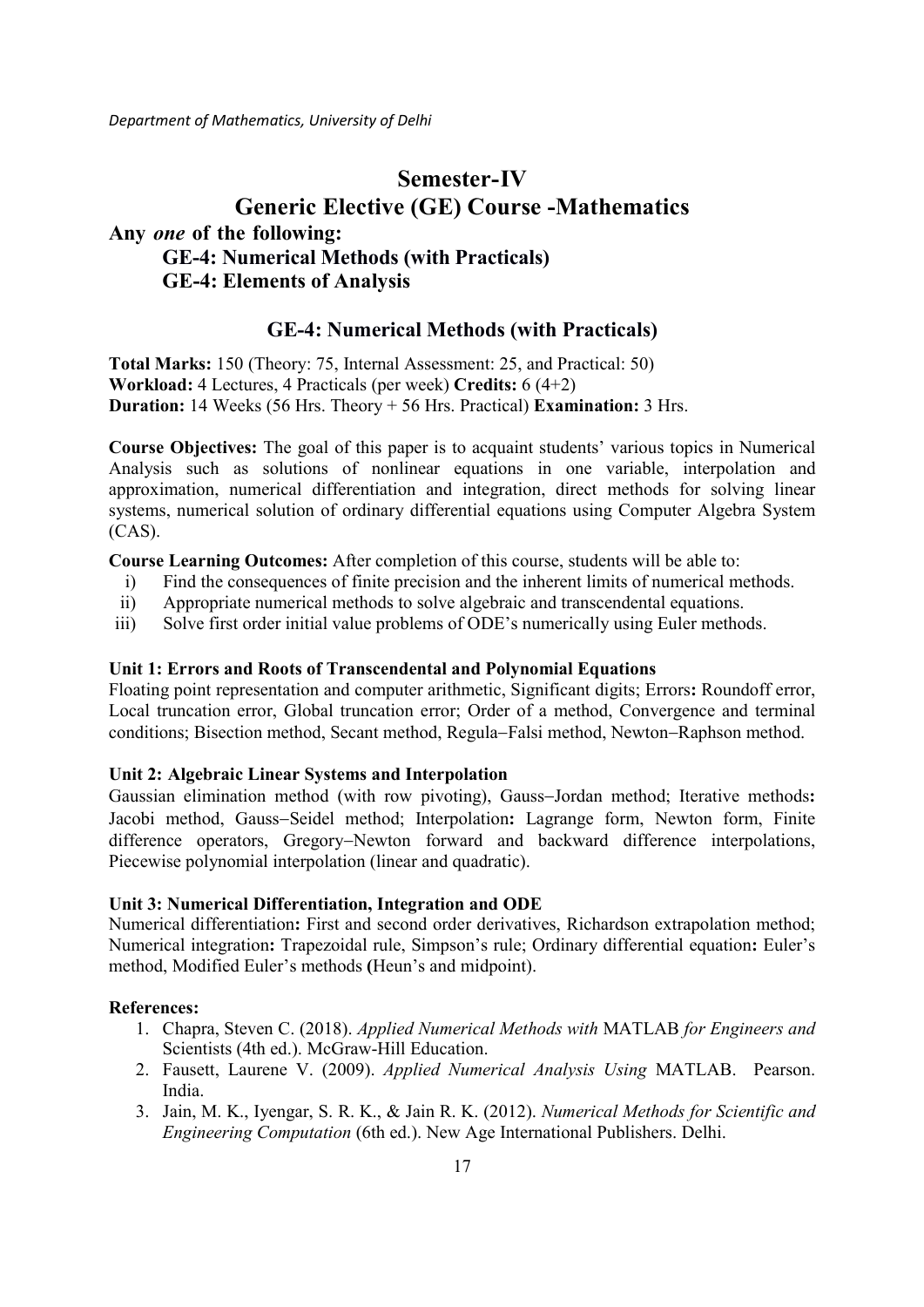#### **Additional Reading:**

i. Bradie, Brian (2006). *A Friendly Introduction to 'umerical Analysis*. Pearson Education India. Dorling Kindersley (India) Pvt. Ltd. Third Impression, 2011.

### **Practical /Lab work to be performed in the Computer Lab:**

Use of Computer Algebra System (CAS), for example MATLAB/Mathematica/Maple/Maxima/ Scilab etc., for developing the following Numerical Programs:

- 1. Bisection method
- 2. Secant method and Regula−Falsi method
- 3. Newton−Raphson method
- 4. Gaussian elimination method and Gauss−Jordan method
- 5. Jacobi method and Gauss−Seidel method
- 6. Lagrange interpolation and Newton interpolation
- 7. Trapezoidal and Simpson's rule.
- 8. Euler methods for solving first order initial value problems of ODE's.

#### **Teaching Plan (Theory of GE-4: Numerical Methods):**

**Weeks 1 and 2:** Floating point representation and computer arithmetic, Significant digits; Errors**:** Roundoff error, Local truncation error, Global truncation error; Order of a method, Convergence and terminal conditions.

[2] Chapter 1 (Sections 1.2.3, 1.3.1, and 1.3.2).

[3] Chapter 1 (Sections 1.2, and 1.3).

**Week 3 and 4:** Bisection method, Secant method, Regula−Falsi method, Newton−Raphson method.

[2] Chapter 2 (Sections 2.1 to 2.3).

 $\overline{[3]}$  Chapter 2 (Sections 2.2 and 2.3).

**Week 5:** Gaussian elimination method (with row pivoting), Gauss−Jordan method;

Iterative methods**:** Jacobi method, Gauss−Seidel method.

[2] Chapter 3 (Sections 3.1, and 3.2), Chapter 6 (Sections 6.1, and 6.2).

[3] Chapter 3 (Sections 3.2, and 3.4).

**Week 6:** Interpolation**:** Lagrange form, and Newton form.

[2] Chapter 8 (Section 8.1). [3] (Section 4.2).

**Weeks 7 and 8:** Finite difference operators, Gregory−Newton forward and backward difference interpolations.

[3] Chapter 4 (Sections 4.3, and 4.4).

**Week 9:** Piecewise polynomial interpolation**:** Linear, and quadratic.

[2] Chapter 8 [Section 8.3 (8.3.1, and 8.3.2)].

[1] Chapter 18 (Sections 18.1 to 18.3).

**Weeks 10 and 11:** Numerical differentiation**:** First and second order derivatives, Richardson extrapolation method.

[2] Chapter 11 [Sections 11.1 (11.1.1, 11.1.2 and 11.1.4)]

**Weeks 12 and 13:** Numerical integration**:** Trapezoidal rule, Simpson's rule; Ordinary differential equations**:** Euler's method.

[2] Chapter 11 [Section 11.2 (11.2.1, 11.2.2)].

[1] Chapter 22 (Sections 22.1, and 22.2 (up to Page 583)

**Weeks 14:** Modified Euler's methods**:** Heun's method, The midpoint method.

[1] Chapter 22 (Section 22.3)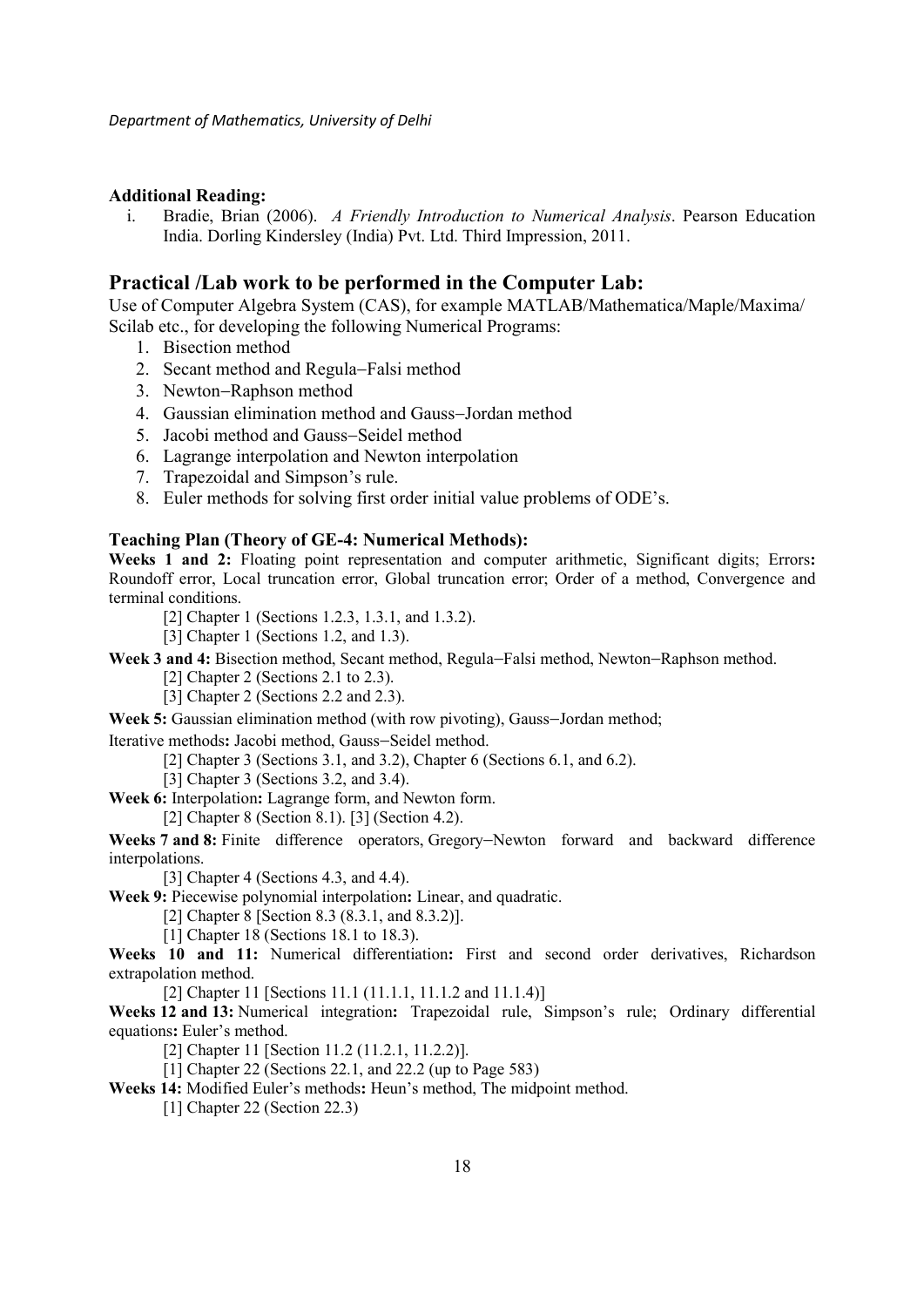| Unit             | <b>Course Learning</b>                                                                                                   | <b>Teaching and Learning Activity</b>                                                                                         | <b>Assessment Tasks</b>                                                            |
|------------------|--------------------------------------------------------------------------------------------------------------------------|-------------------------------------------------------------------------------------------------------------------------------|------------------------------------------------------------------------------------|
| No.              | <b>Outcomes</b>                                                                                                          |                                                                                                                               |                                                                                    |
| $\overline{1}$ . | Find the consequences of<br>finite precision and the<br>inherent limits of numerical<br>methods.                         | (i) Each topic to be explained with<br>illustrations.<br>(ii) Students to be encouraged to<br>discover the relevant concepts. | • Presentations and<br>class discussions.<br>• Assignments and<br>class tests.     |
| $2_{\cdot}$      | Appropriate numerical<br>methods to solve algebraic<br>and transcendental<br>equations.                                  | (iii) Students to be given<br>homework/assignments.<br>(iv) Discuss and solve the<br>theoretical and practical                | $\bullet$ Student<br>presentations.<br>$\bullet$ Mid-term<br>examinations.         |
| 3 <sub>1</sub>   | Solve first order initial value<br>problems of ordinary<br>differential equations<br>numerically using Euler<br>methods. | problems in the class.<br>(v) Students to be encouraged to<br>apply concepts to real world<br>problems.                       | • Practical and viva-<br>voce examinations.<br>$\bullet$ End-term<br>examinations. |

| <b>Facilitating the Achievement of Course Learning Outcomes</b> |  |  |  |  |
|-----------------------------------------------------------------|--|--|--|--|
|-----------------------------------------------------------------|--|--|--|--|

**Keywords:** Bisection method, Secant method, Regula−Falsi method, Newton−Raphson method, Gauss−Seidel method, Piecewise polynomial interpolation, Richardson extrapolation method, Simpson's rule.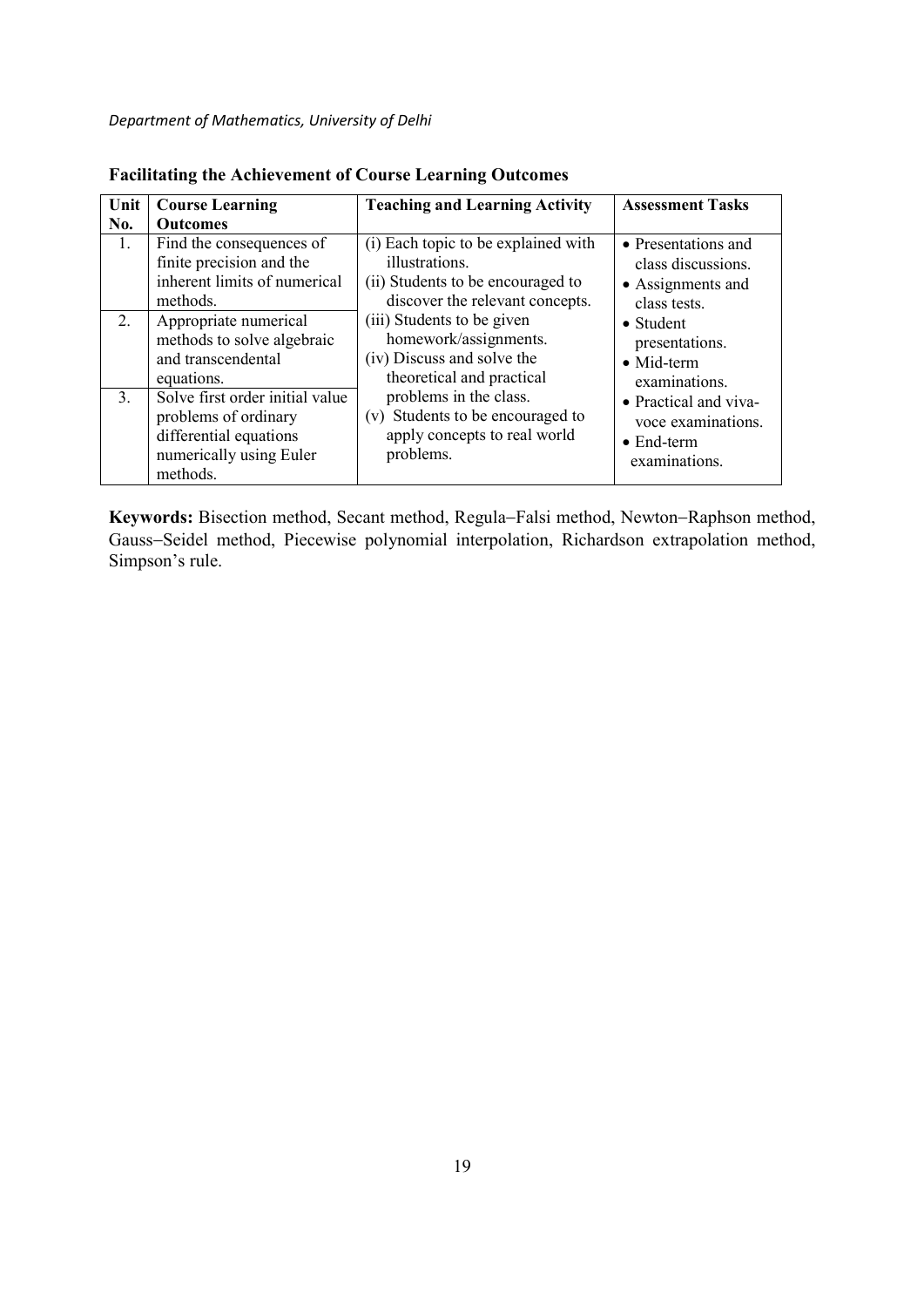### **GE-4: Elements of Analysis**

**Total Marks:** 100 (Theory: 75 and Internal Assessment: 25) **Workload:** 5 Lectures, 1 Tutorial (per week) **Credits:** 6 (5+1) **Duration:** 14 Weeks (70 Hrs.) **Examination:** 3 Hrs.

**Course Objectives:** Real analysis provides tools to lay the foundation for further study in subfields, such as calculus, differential equations, and probability. To study this course one needs a background in calculus and a facility with logic and proofs. This course deals with the analytic properties of real numbers, sequences and series, including convergence and limits of sequences of real numbers, the calculus of the real numbers, and convergence of power series.

**Course Learning Outcomes:** This course will enable the students to:

- i) Understand the real numbers and their basic properties.
- ii) Be familiar with convergent and Cauchy sequences.
- iii) Test the convergence and divergence of infinite series of real numbers.
- iv) Learn about power series expansion of some elementary functions.

#### **Unit 1. Real Numbers and Sequences**

Finite and infinite sets, Examples of countable and uncountable sets; Absolute value and the Real line, Bounded sets, Suprema and infima, The completeness property of ℝ, Archimedean property of ℝ; Real sequences, Convergence, sum and product of convergent sequences, Order preservation and squeeze theorem; Monotone sequences and their convergence; Proof of convergence of some simple sequences such as  $\frac{(-1)^n}{n}$  $\frac{(1)^n}{n}, \frac{1}{n^2}$  $\frac{1}{n^2}$ ,  $\left(1+\frac{1}{n}\right)$  $\int_{0}^{n}$ ,  $x^{n}$  with  $|x| < 1$ ,  $a_{n}/n$ , where  $a_n$  is a bounded sequence. Subsequences and the Bolzano–Weierstrass theorem; Limit superior and limit inferior of a bounded sequence; Cauchy sequences, Cauchy convergence criterion for sequences.

#### **Unit 2. Infinite Series of Real Numbers**

Definition and a necessary condition for convergence of an infinite series, Geometric series, Cauchy convergence criterion for series; Positive term series, Integral test, Convergence of *p*series, Comparison test, Limit comparison test, D'Alembert's ratio test, Cauchy's root test; Alternating series, Leibniz test; Absolute and conditional convergence.

#### **Unit 3. Power Series and Elementary Functions**

Definition of power series, Radius and interval of convergence, Cauchy−Hadamard theorem, Statement and illustration of term-by-term differentiation, Integration of power series, and Abel's theorem, Power series expansions for  $e^x$ , sin x, cos x,  $\log(1 + x)$  and their properties.

#### **References:**

- 1. Bartle, Robert G., & Sherbert, Donald R. (2015). *Introduction to Real Analysis* (4th ed.). Wiley India Edition.
- 2. Denlinger, Charles G. (2015). *Elements of Real Analysis*. Jones & Bartlett India Pvt. Ltd. Ross, Kenneth A. (2013). *Elementary Analysis*: *The Theory of Calculus* (2nd ed.). Undergraduate Texts in Mathematics, Springer. Indian Reprint.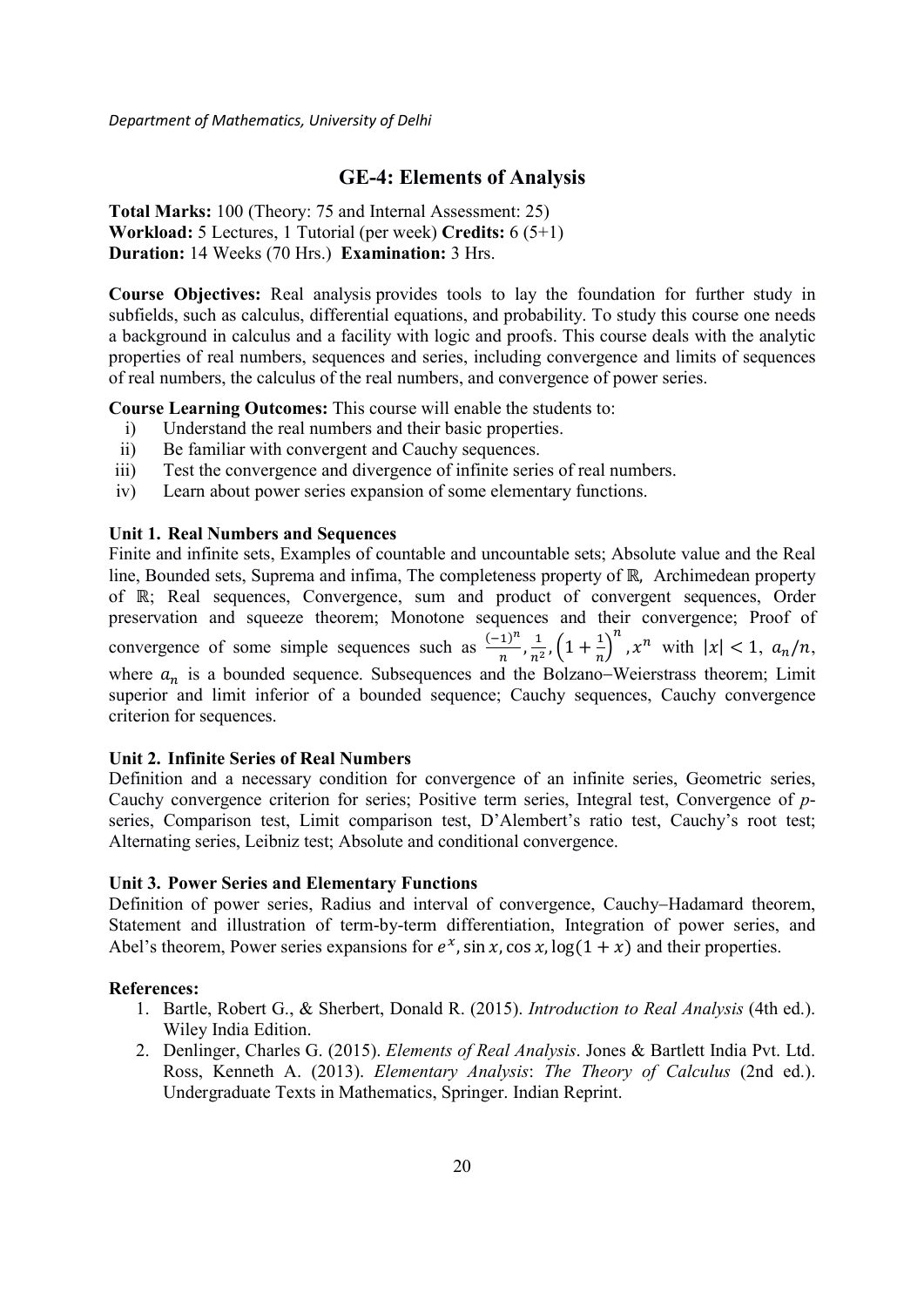#### **Additional Reading:**

i. Bilodeau, Gerald G., Thie, Paul R., & Keough, G. E. (2010). *An Introduction to Analysis* (2nd ed.). Jones & Bartlett India Pvt. Ltd. Student Edition. Reprinted 2015.

#### **Teaching Plan (GE-4: Elements of Analysis):**

**Weeks 1 and 2:** Finite and infinite sets, Examples of countable and uncountable sets; Absolute value of the real line, bounded sets, suprema and infima; Statement of order completeness property of ℝ, Archimedean property of ℝ.

[1] Chapter 1 (Section 1.3), and Chapter 2 (Sections 2.2 to 2.4).

**Weeks 3 and 4:** Real sequences, Convergence, Sum and product of convergent sequences, Order preservation and squeeze theorem.

[1] Chapter 3 (Sections 3.1 and 3.2).

**Week 5:** Monotone sequences and their convergence, Proof of convergence of some simple sequences such as  $\frac{(-1)^n}{n}$  $\frac{(1)^n}{n}, \frac{1}{n^2}$  $\frac{1}{n^2}$ ,  $\left(1+\frac{1}{n}\right)^n$ ,  $x^n$  with  $|x| < 1$ ,  $a_n/n$ , where  $a_n$  is a bounded sequence.

 $\prod_{1}^{11}$  Chapter 3 (Section 3.3)

**Weeks 6 and 7:** Subsequences and the Bolzano−Weierstrass theorem (statement and examples), Limit superior and limit inferior of a bounded sequence (definition and examples), Statement and illustrations of Cauchy convergence criterion for sequences.

[1] Chapter 3 (Sections 3.4, and 3.5).

**Weeks 8 and 9:** Definition and a necessary condition for convergence of an infinite series, Geometric series, Cauchy convergence criterion for series, positive term series, State the integral test and prove the convergence of *p*-series, Comparison test, Limit comparison test and examples.

[2] Chapter 8 (Section 8.1).

[1] Chapter 3 (Section 3.7).

**Week 10:** D'Alembert's ratio test, Cauchy's root test.

[2] Chapter 8 (Section 8.2).

**Week 11:** Alternating series, Leibnitz test; Absolute and conditional convergence.

[2] (Section 8.3).

**Week 12:** Definition of power series, Radius and interval of convergence, Cauchy−Hadamard theorem.

[3] Chapter 4 [Article 23, 23.1 (without proof)].

[1] Chapter 9 [9.4.7 to 9.4.9 (without proof)].

**Week 13:** Statement and illustration of term-by-term differentiation, Integration of power series and Abel's theorem.

[3] Chapter 4 (Article 26).

**Week 14:** Power series expansions for  $e^x$ , sin x, cos x,  $\log(1 + x)$  and their properties.

[3] Chapter 7 (Article 37).

[1] Chapter 9 (9.4.14).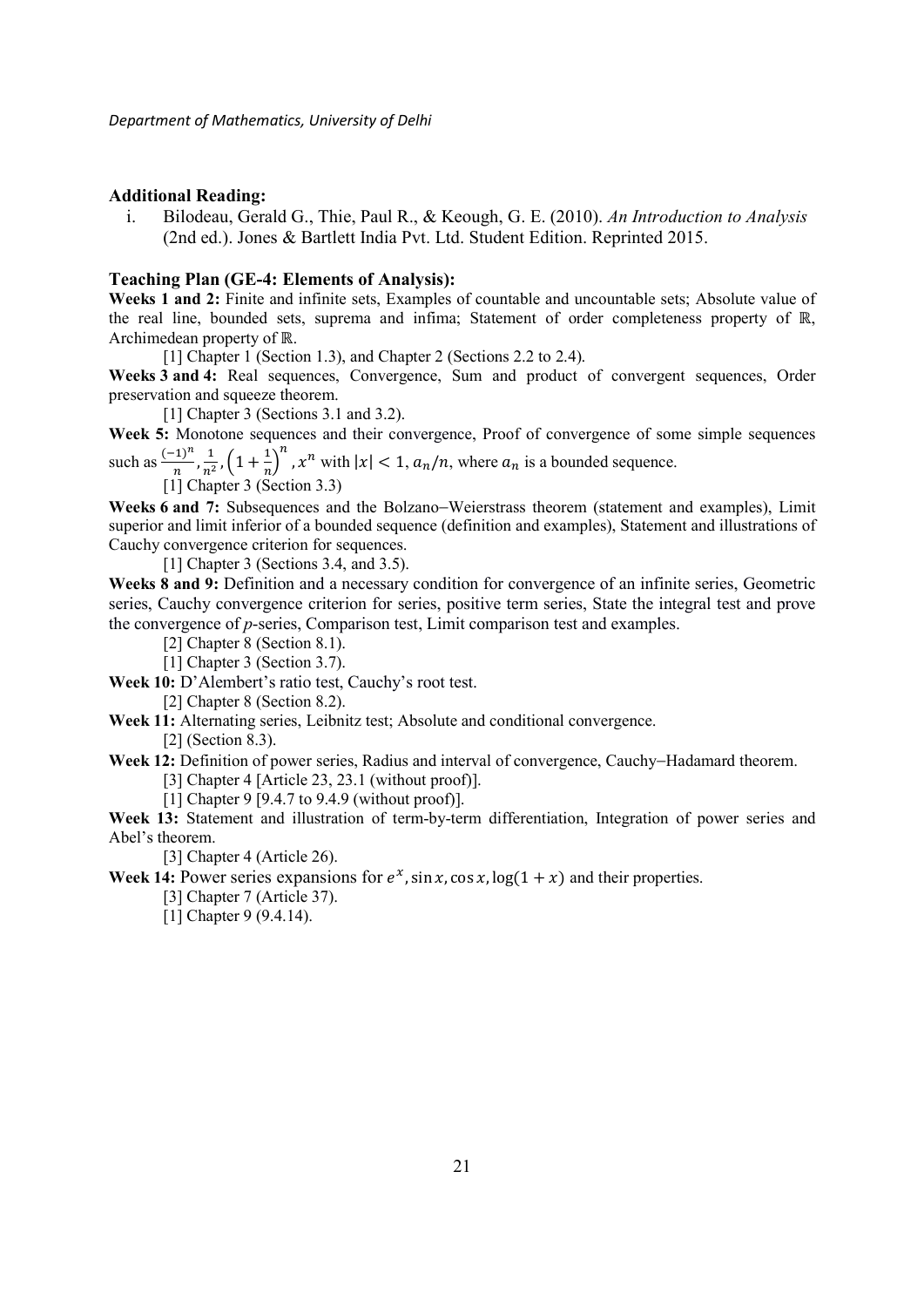| Unit | <b>Course Learning</b>                                                                                             | <b>Teaching and Learning Activity</b>                                                                                | <b>Assessment Tasks</b>                                                             |
|------|--------------------------------------------------------------------------------------------------------------------|----------------------------------------------------------------------------------------------------------------------|-------------------------------------------------------------------------------------|
| No.  | <b>Outcomes</b>                                                                                                    |                                                                                                                      |                                                                                     |
| 1.   | Understand the real numbers<br>and their basic properties.<br>Be familiar with convergent<br>and Cauchy sequences. | (i) Each topic to be explained with<br>examples.<br>(ii) Students to be involved in<br>discussions and encouraged to | • Student presentations.<br>• Participation in<br>discussions.<br>• Assignments and |
| 2.   | Test the convergence and<br>divergence of infinite series<br>of real numbers.                                      | ask questions.<br>(iii) Students to be given<br>homework/assignments.                                                | class tests.<br>$\bullet$ Mid-term<br>examinations.                                 |
| 3.   | Learn about power series<br>expansion of some<br>elementary functions.                                             | (iv) Students to be encouraged to<br>give short presentations.                                                       | $\bullet$ End-term<br>examinations.                                                 |

**Facilitating the Achievement of Course Learning Outcomes** 

**Keywords:** Countable sets, Completeness property, Bolzano–Weierstrass theorem, Cauchy sequence, Cauchy's root test, D'Alembert's ratio test, Cauchy−Hadamard theorem, Abel's theorem.